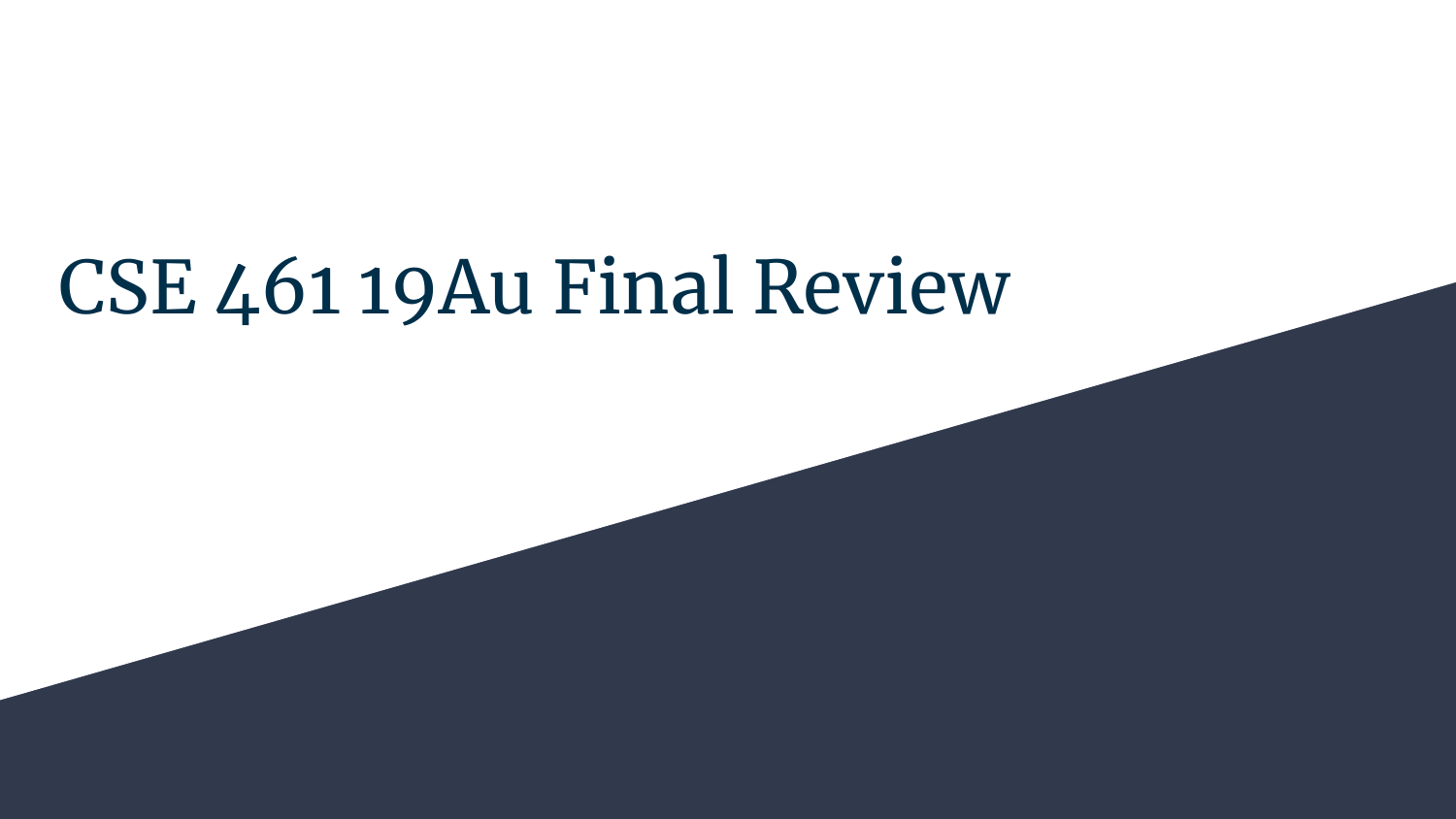# QUIZ 4

## REVIEW

P1. Imagine a link with the following properties:

 $R = 10mbps$  $D = 25$  ms

10 kb packets

a) What is the effect data rate with  $W = 1$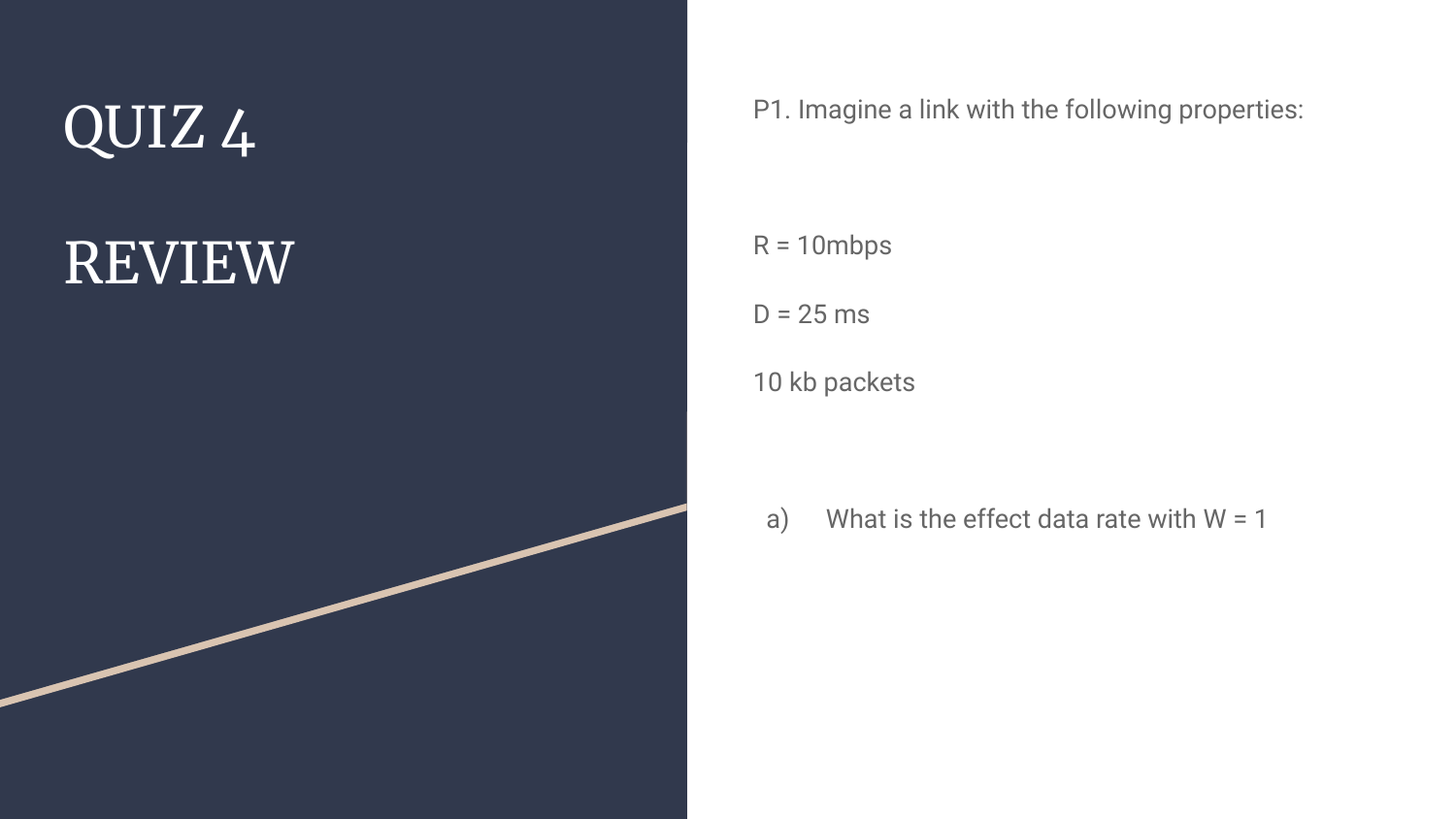

Ans to a)

10 kb / 2 \* 25 ms = 200 kbps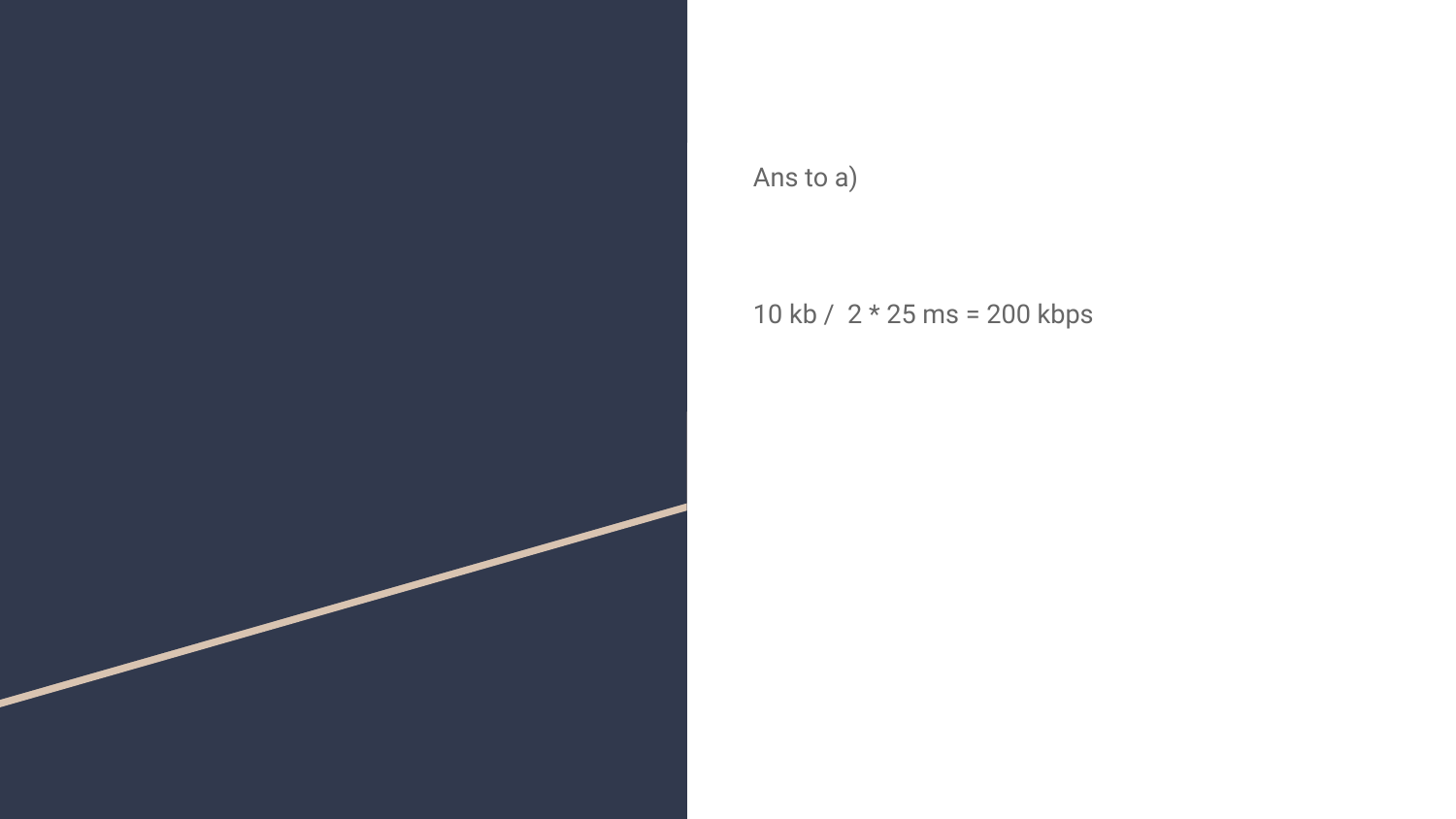

b) What is the appropriate window size to fully utilize the link?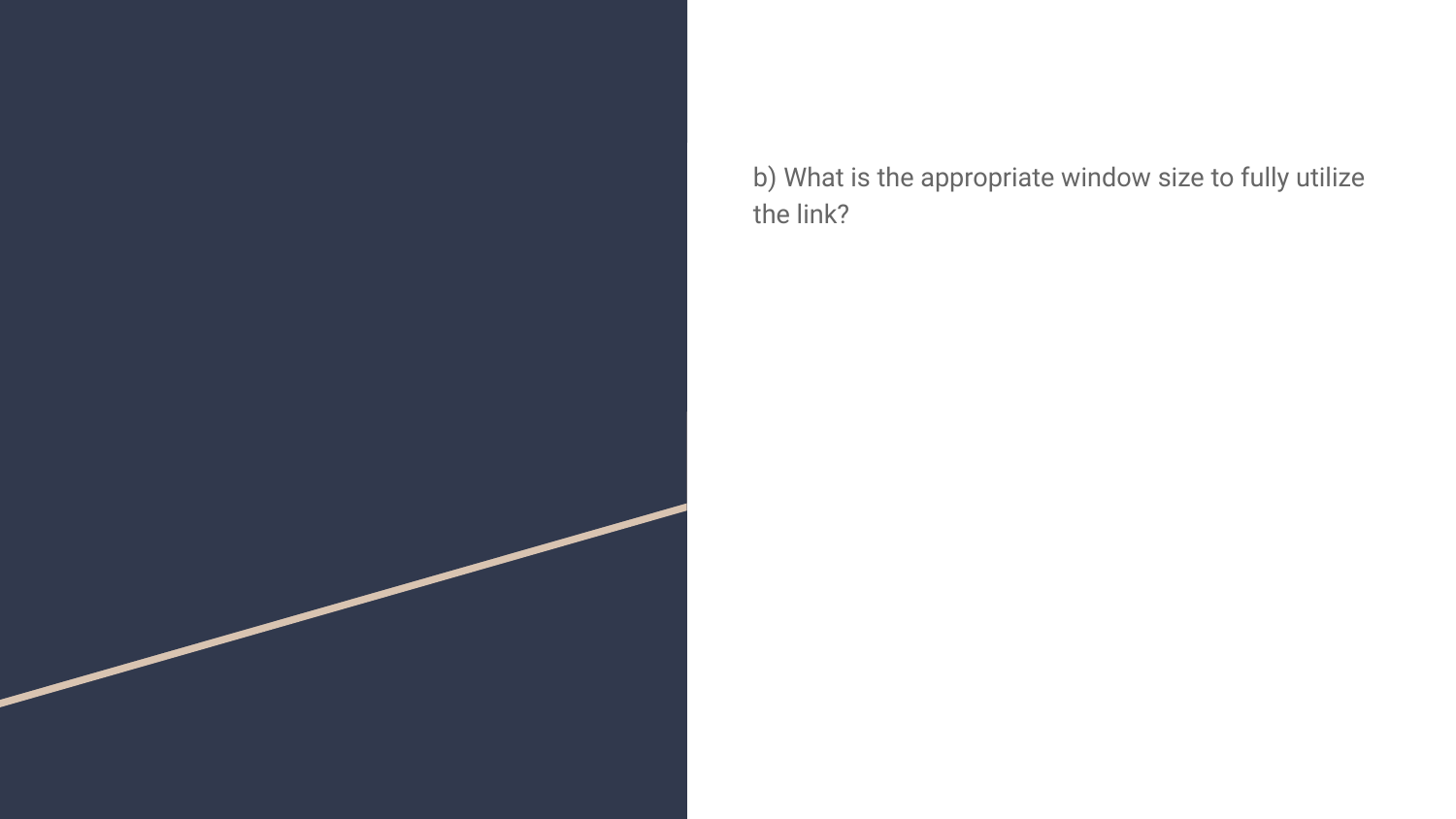

b) What is the appropriate window size to fully utilize the link?

 $2B * D = 500$  kb

W = 500kb / 10kb = 50 packets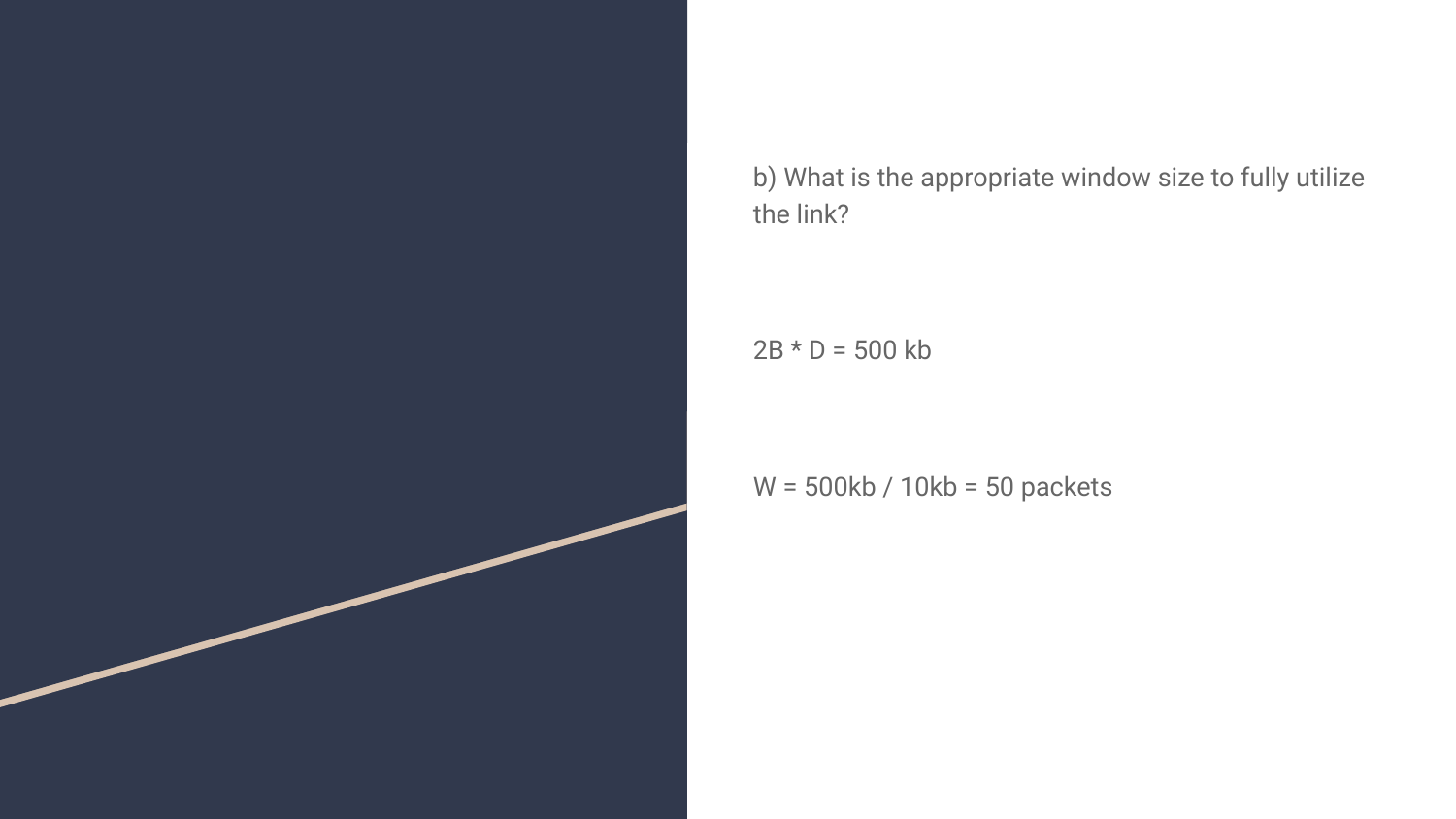c) Assuming TCP slow start with an initial window size of 1, how many packets does it take to reach the fully utilized capacity?

W = 50, we need 49 packets

SEE slides 144 at [https://courses.cs.washington.edu/courses/cse461/19au/slides/1](https://courses.cs.washington.edu/courses/cse461/19au/slides/11-transport.pdf) [1-transport.pdf](https://courses.cs.washington.edu/courses/cse461/19au/slides/11-transport.pdf)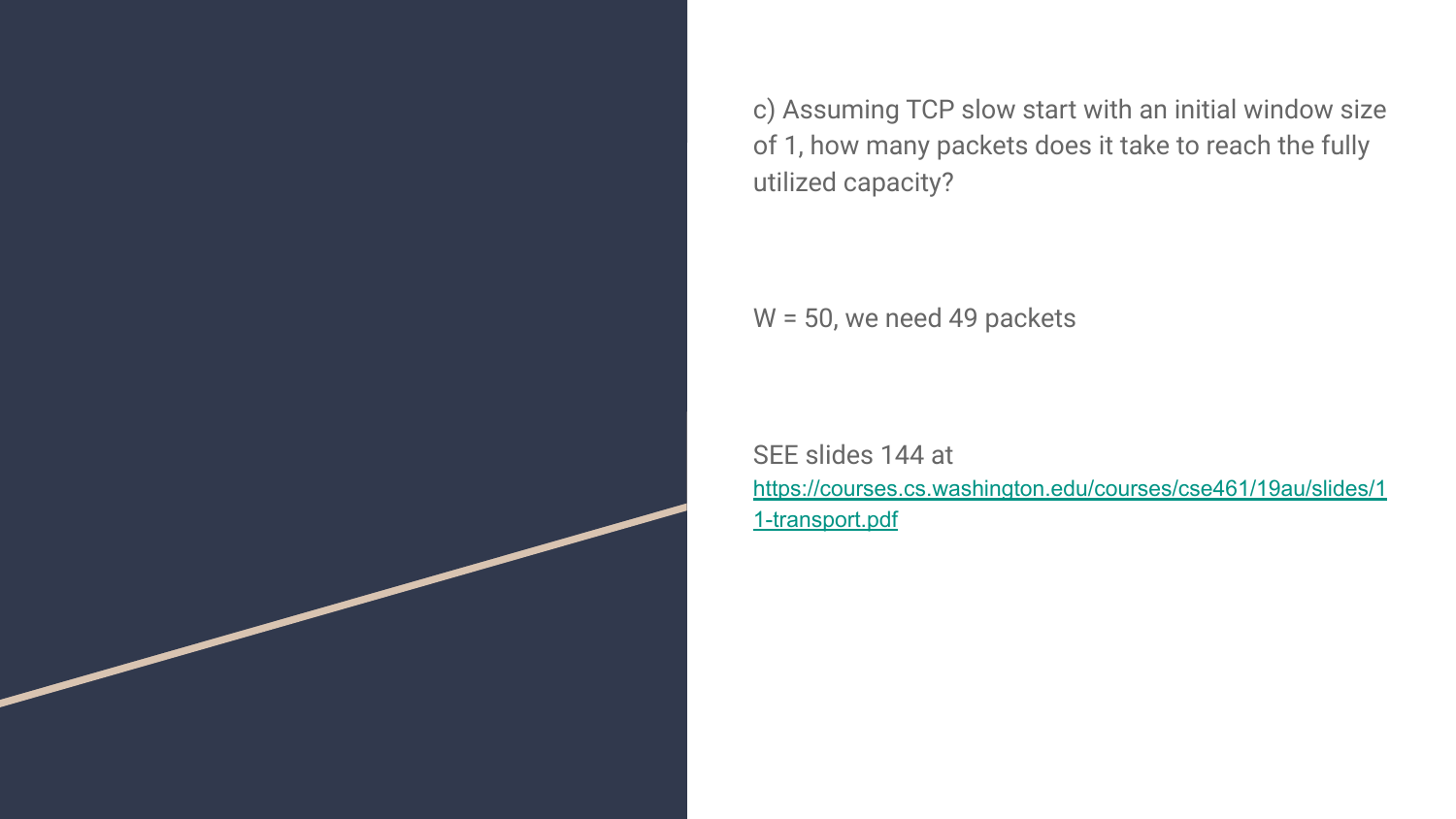### MORE Practice

Considering the TCP Connection Release phase, as the client(active party) sends out the ACK to the server(passive party), will the client close immediately or it will wait for a certain amount of time? Please also explain why?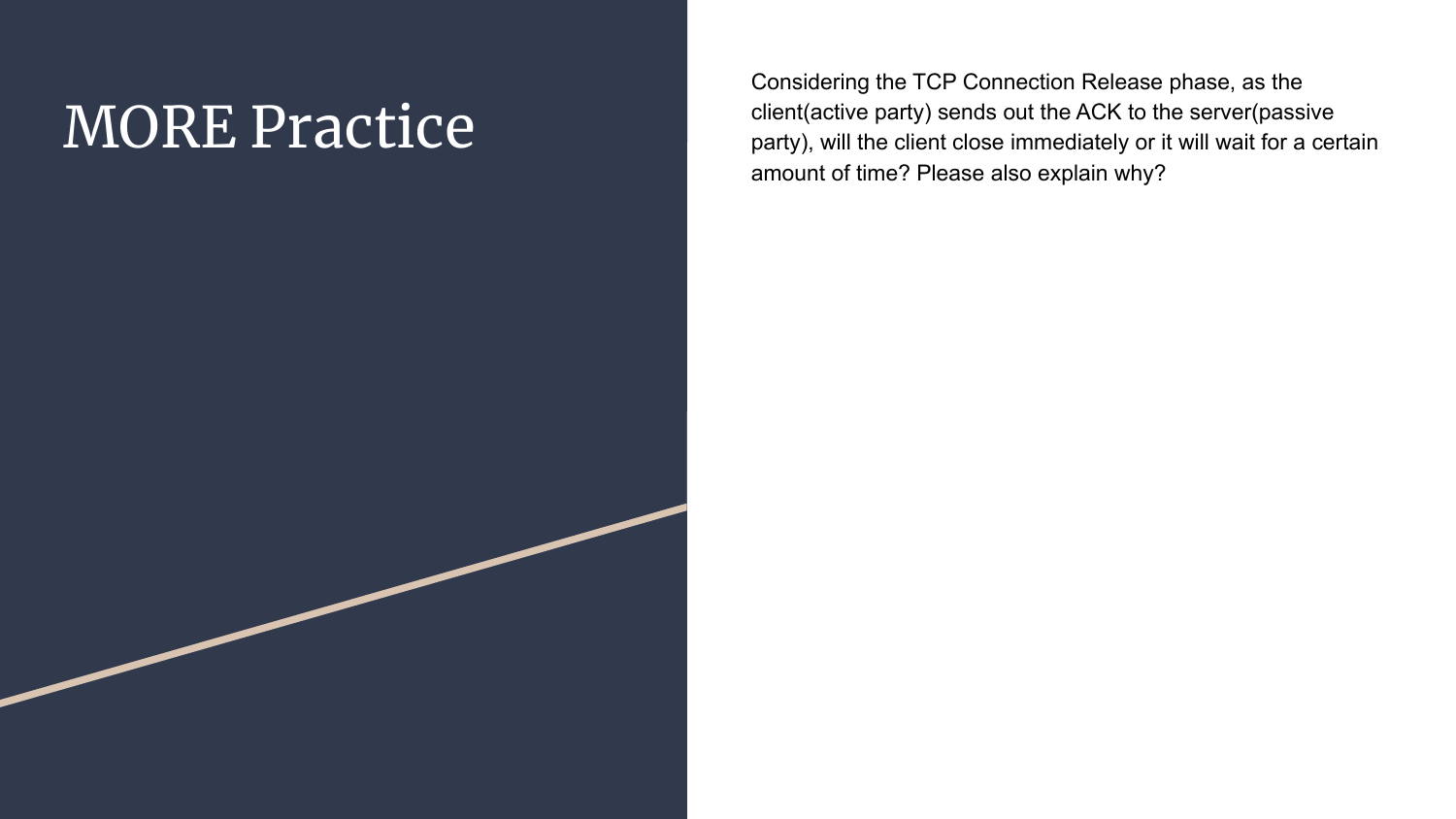Considering the TCP Connection Release phase, as the client(active party) sends out the ACK to the server(passive party), will the client close immediately or it will wait for a certain amount of time? Please also explain why?

ANS: client sides needs to wait for amount of time to ensure its ACK for the FIN from the server side is not lost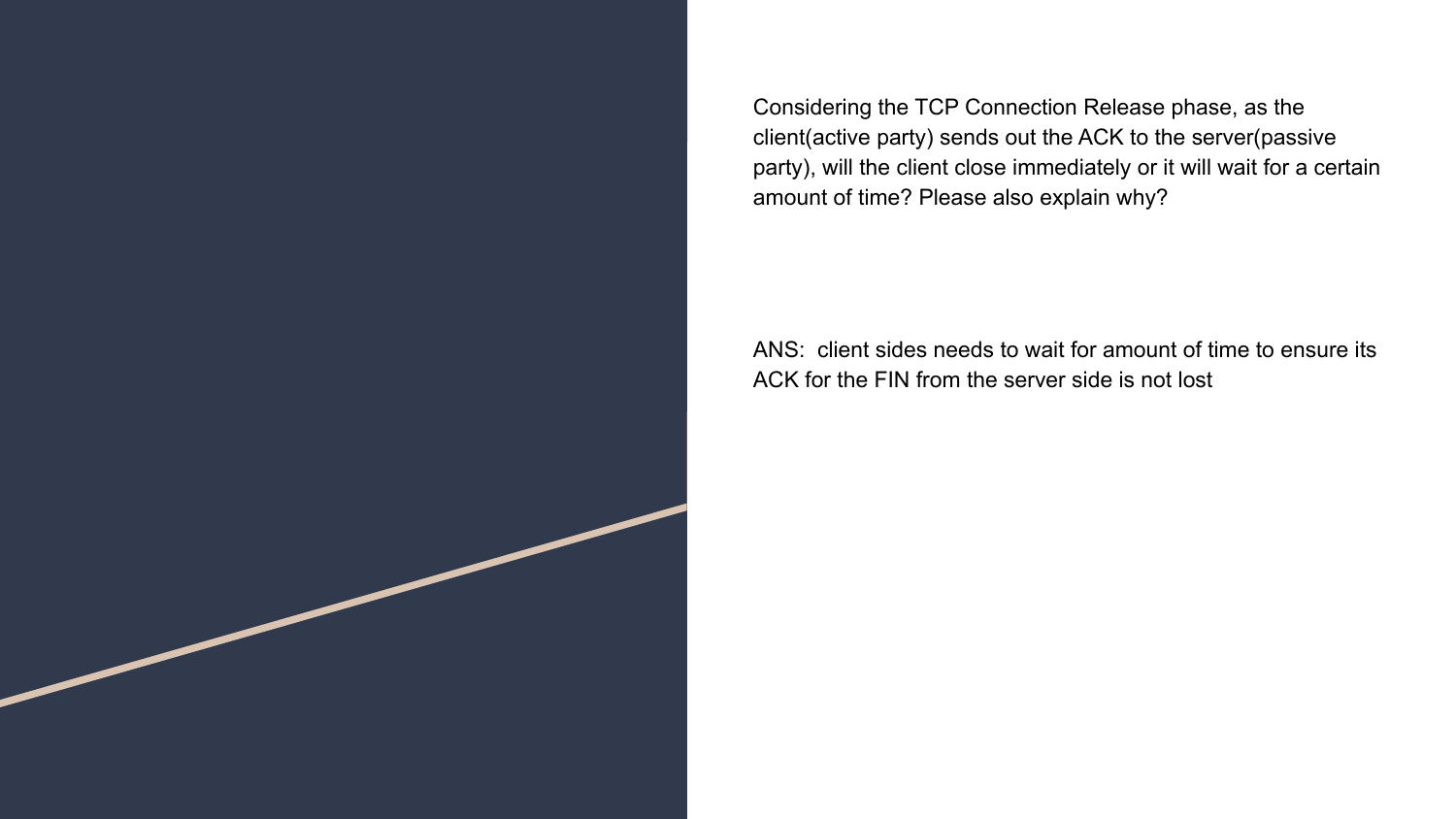

### Considering DNS Resolution

a) Explain what is Recursive query and what is Iterative query

Recursive query(2 pts):

Iterative query(2 pts):

 b) For the purpose of making resolution latency low, what strategy is introduced? (3 pts)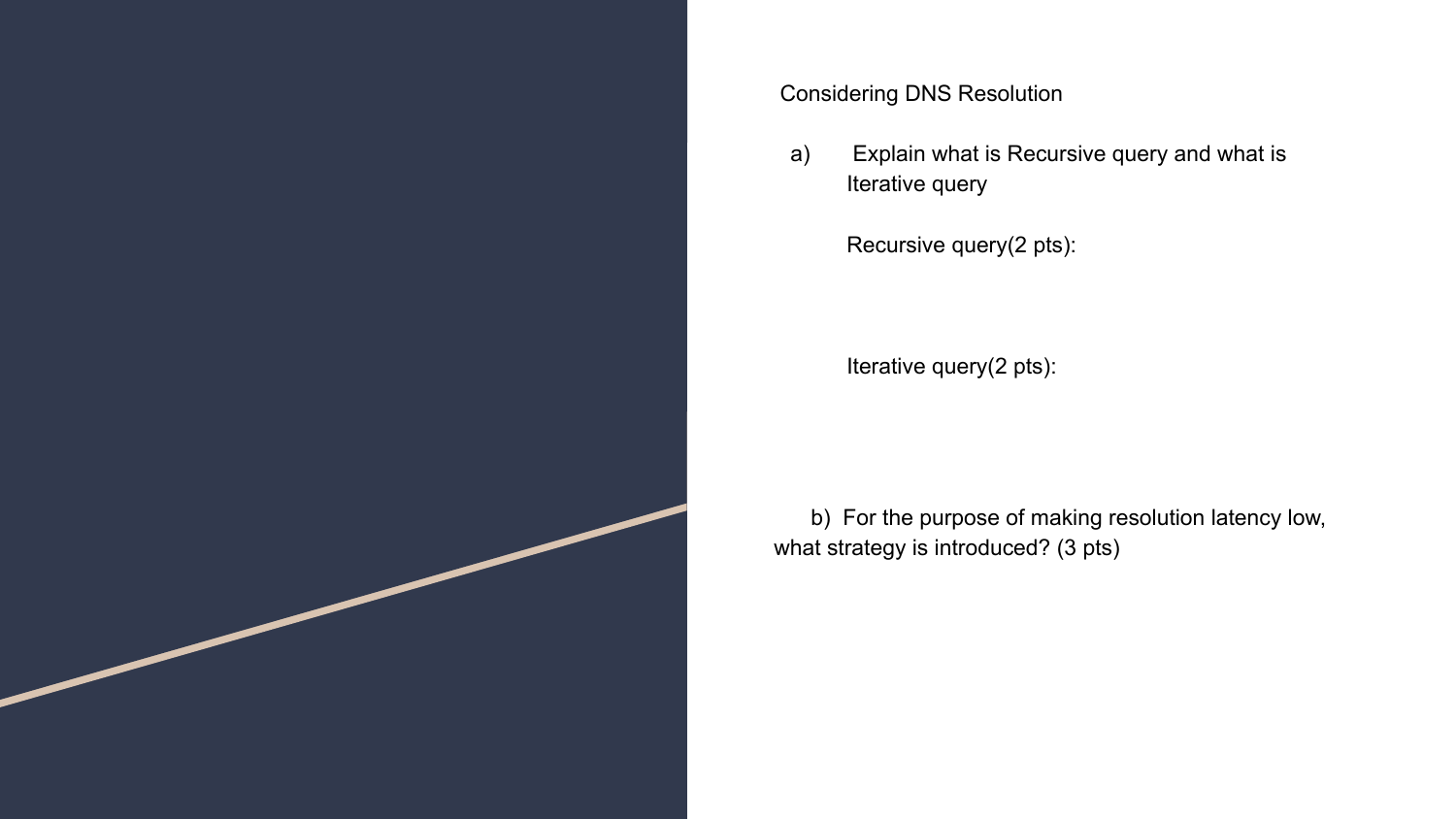

### Considering DNS Resolution

a) Explain what is Recursive query and what is Iterative query

Recursive query(2 pts):

Nameserver resolves and returns final answer

Iterative query(2 pts):

Nameserver returns answer or who to contact for answer

 b) For the purpose of making resolution latency low, what strategy is introduced? (3 pts)

caching queries/response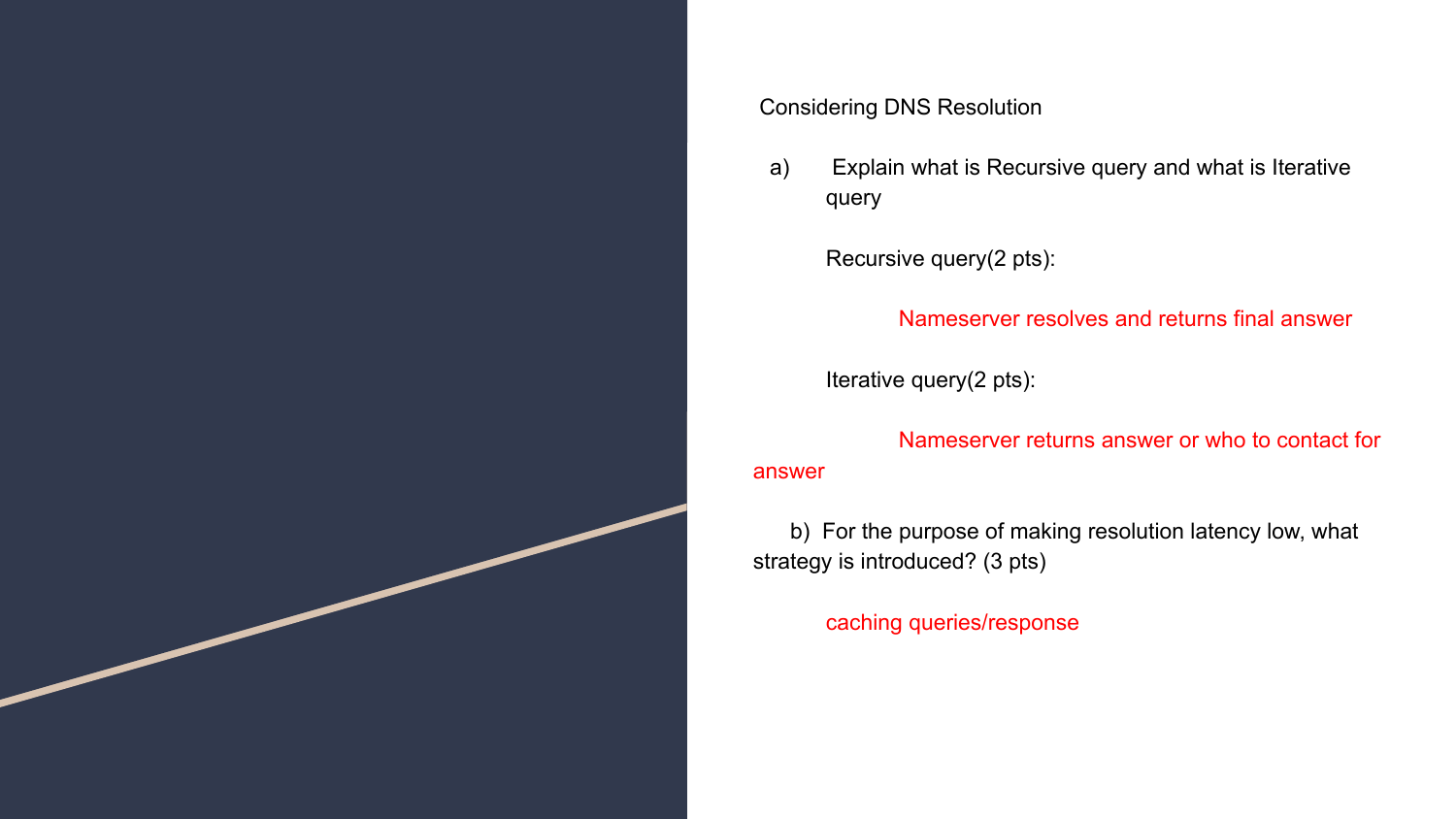Considering following DNS Resource Records, what are their meanings(3 pts)? Type:

| А    | meaning(1pt): |
|------|---------------|
| AAAA | meaning(1pt): |
| NS.  | meaning(1pt): |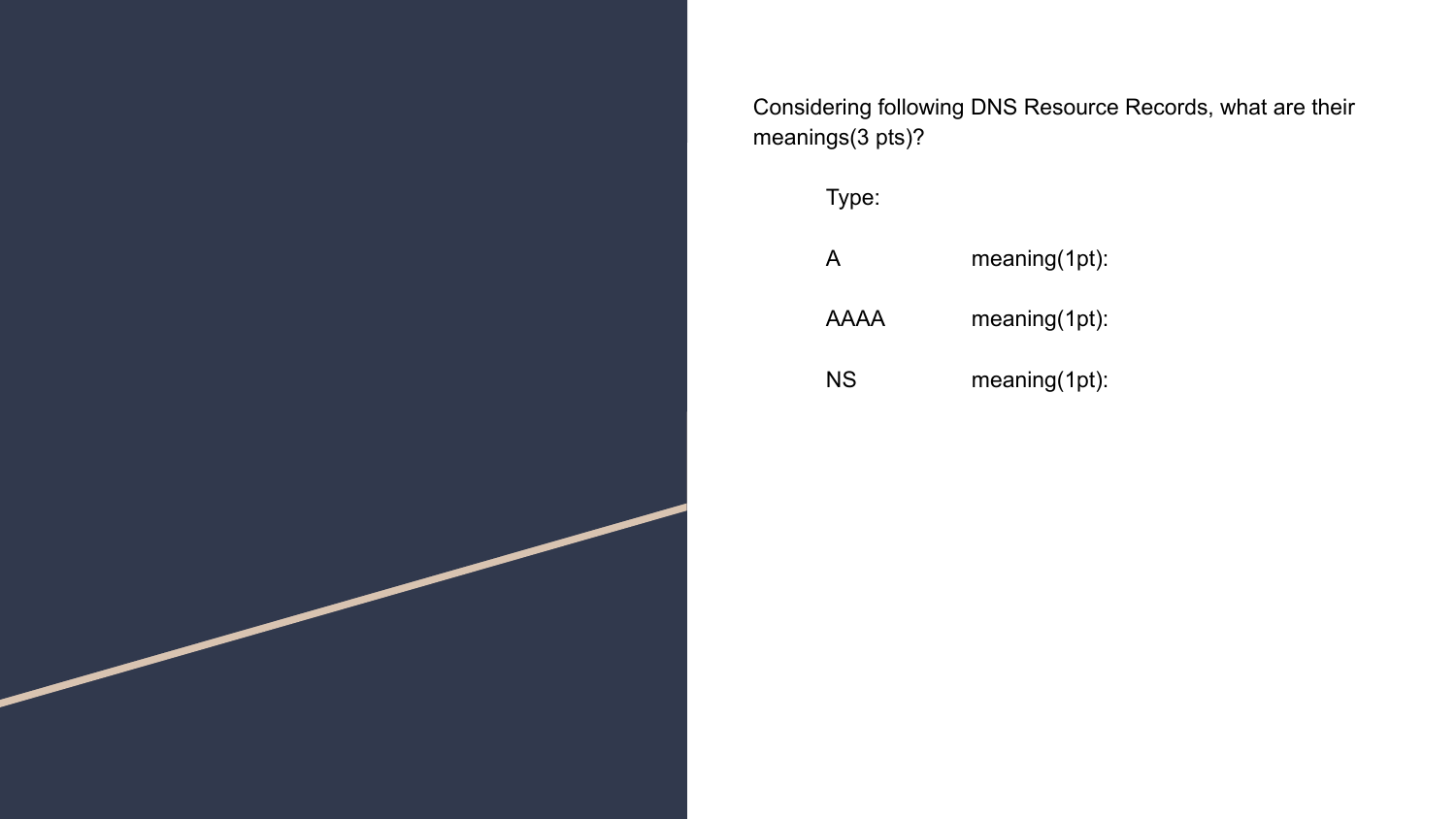Considering following DNS Resource Records, what are their meanings(3 pts)?

Type:

A meaning(1pt): IPv4 address of a host AAAA meaning(1pt): IPv6 address of a host NS meaning(1pt): Nameserver of domain or

delegated subdomain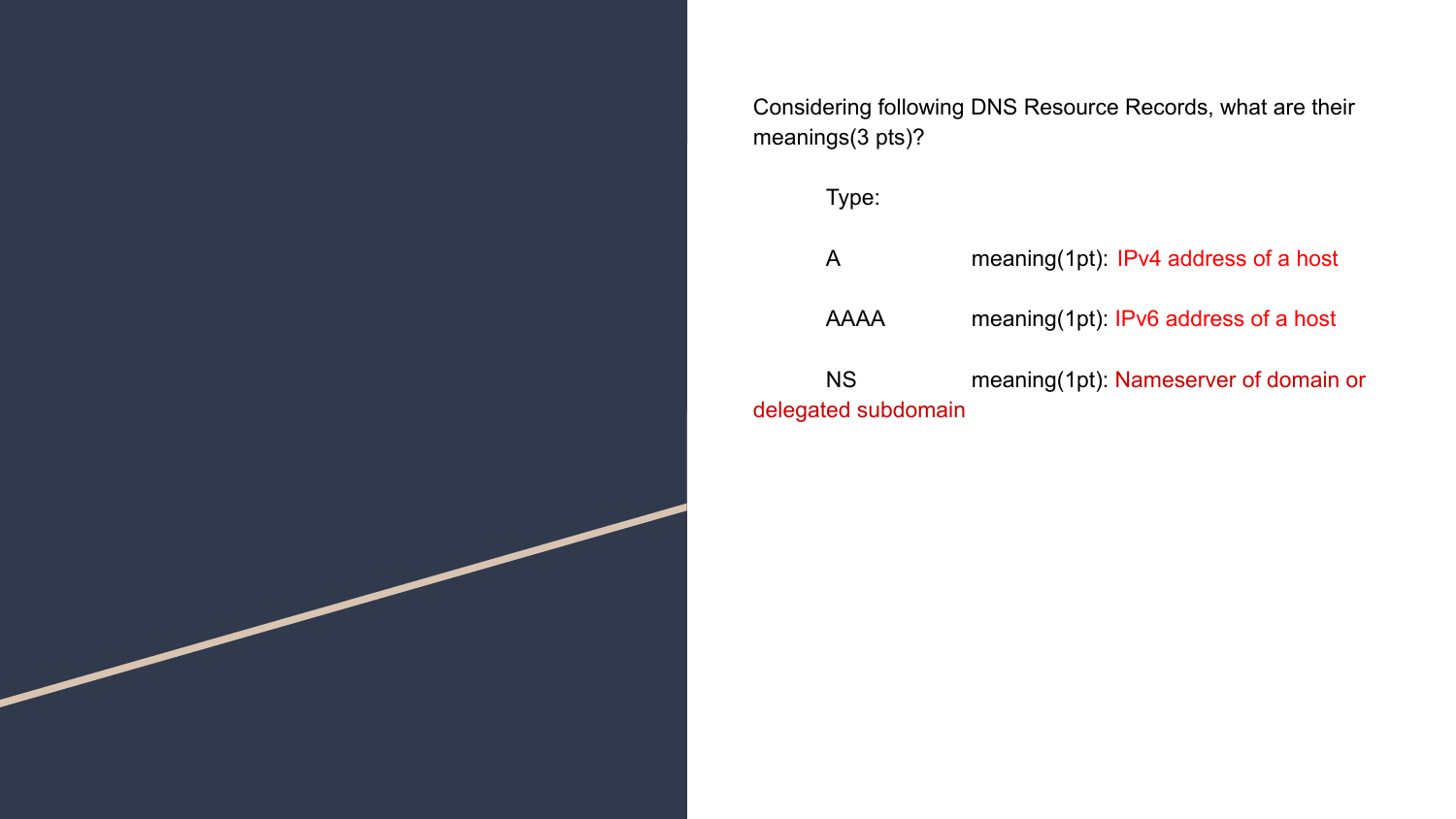

Considering web performance (6 pts)

What is the feature of persistent connection? (2 pts):

What is the feature of pipelining produces? (2 pts):

 What is the major difference between QUIC/HTTP3.0 and other HTTP versions before? (2pts):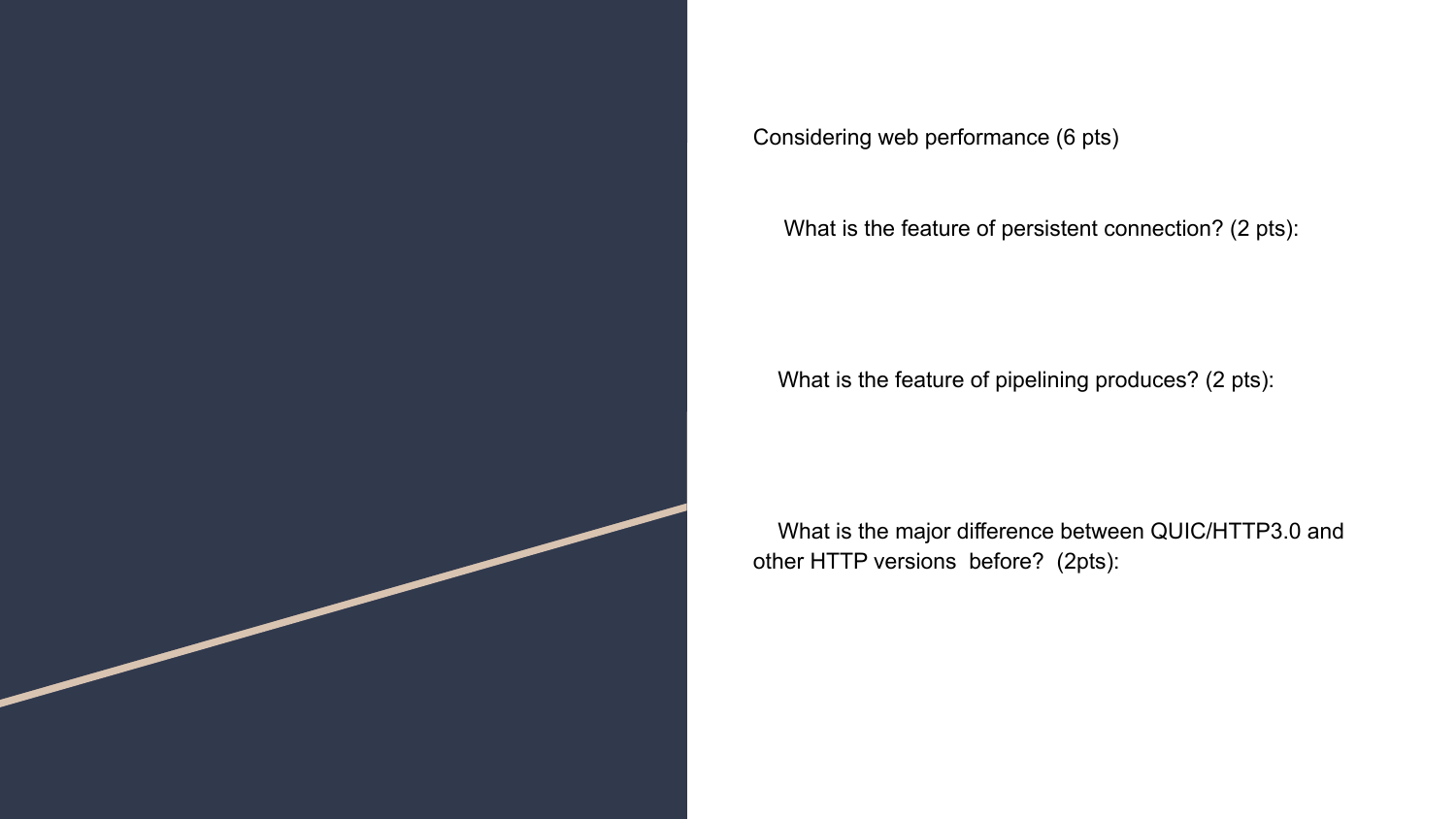

a): Considering web performance (6 pts)

 What is the feature of persistent connection? (2 pts): sequential requests without reset up connection

 What is the feature of pipelining produces? (2 pts): parallel requests within the persistent connection

 What is the major difference between QUIC/HTTP3.0 and other HTTP versions before? (2pts): Using UDP instead of TCP / no connections set up phase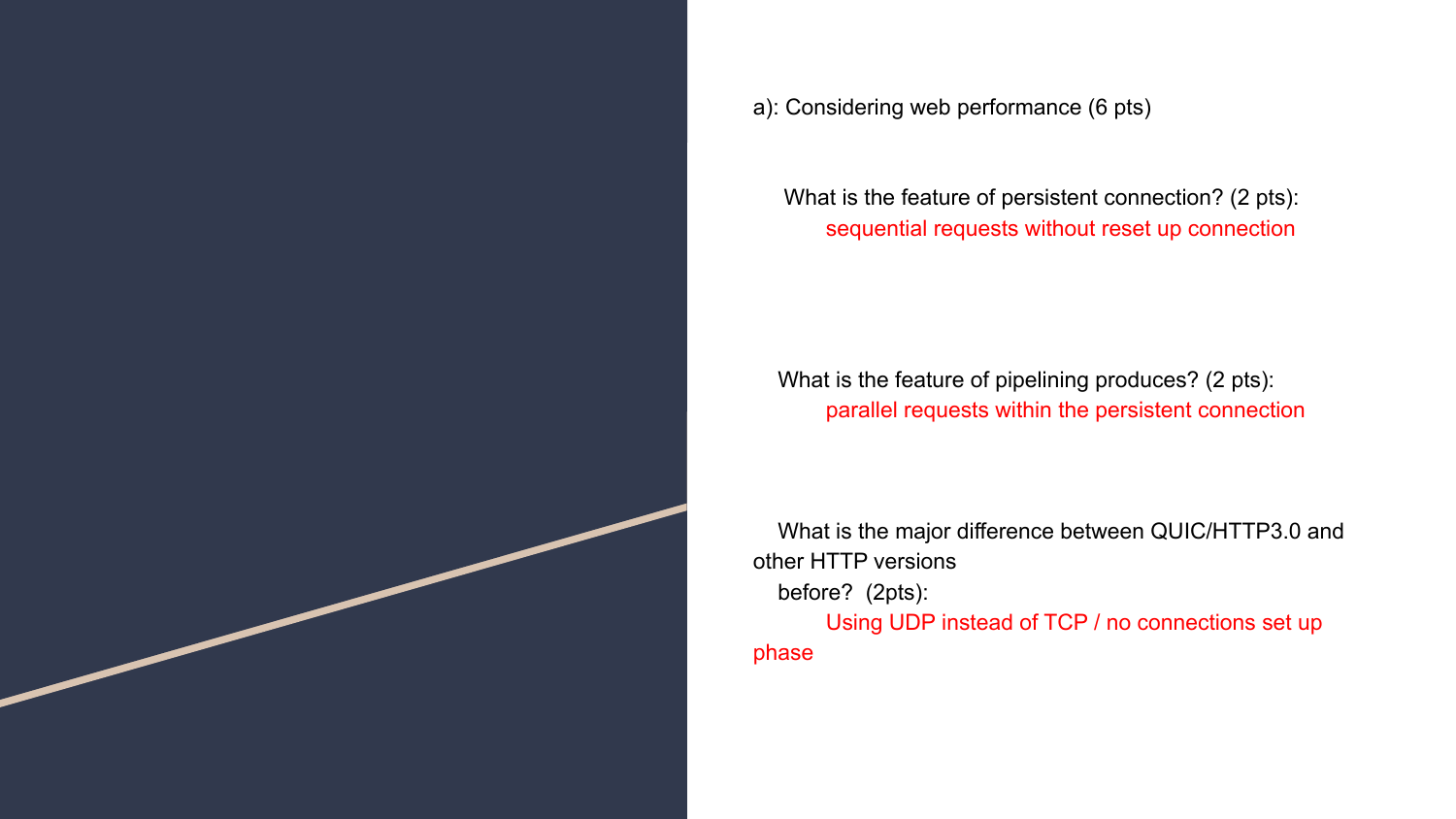

a) Draw a picture of 3 nodes and explain what is hidden terminals problem (2 points)

b) Draw a picture of 4 nodes and explain what is exposed terminals problems (2 points)

c) What is the solution to the hidden/exposed terminals problem? explain how solution works(4 points)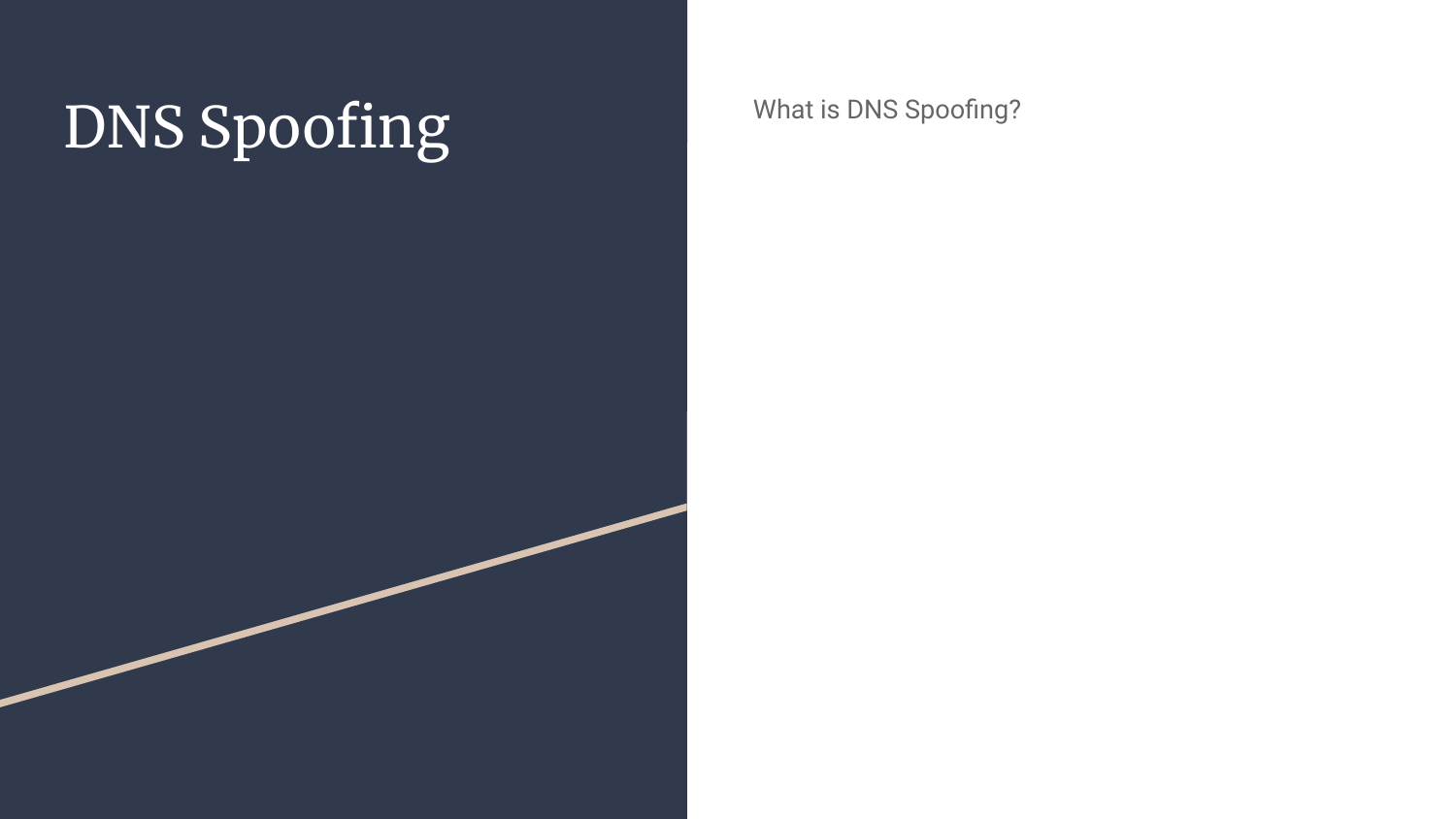Trick the client into creating a wrong binding!

Example:

Say Alice wants to send a message to Bob. Alice doesn't know about the ip address of Bob.

She asks the local name server of Bob's ip address.

Eve listens in the network and forges a fake DNS response to Alice, giving her Eve's ip address.

Alice now sends traffic to Eve.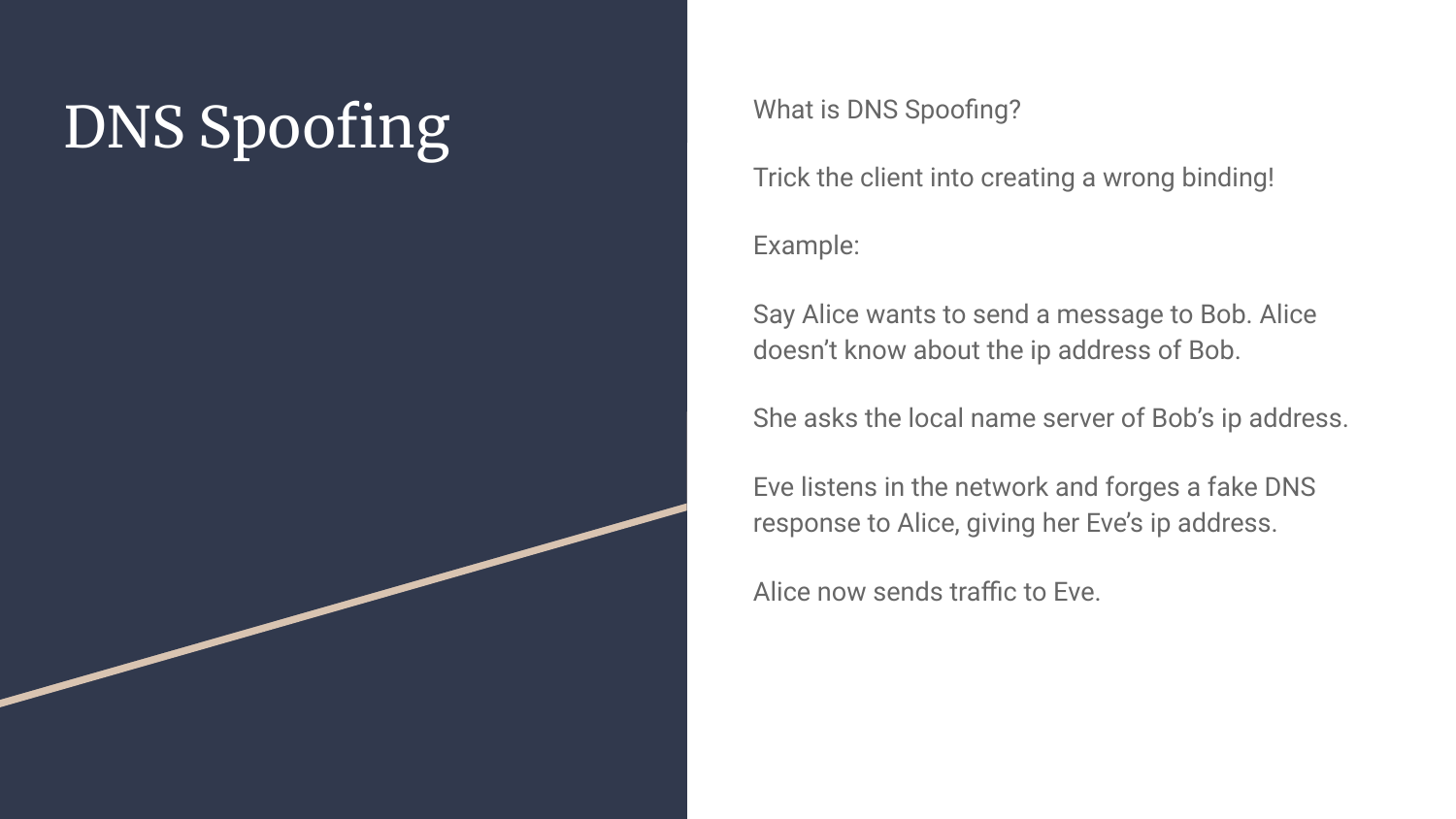Trick the client into creating a wrong binding!

Any solutions?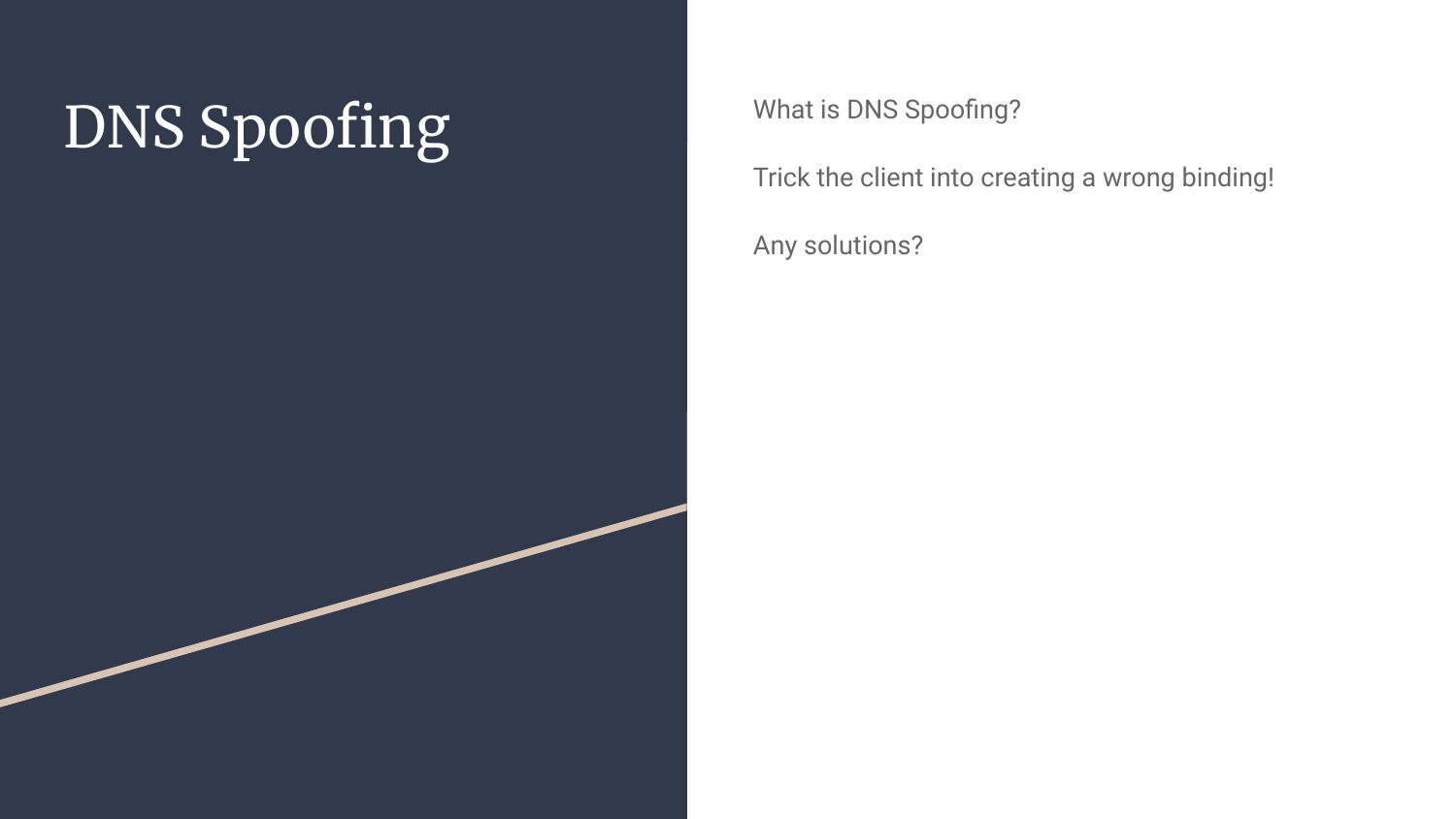Trick the client into creating a wrong binding!

Any solutions?

TLS and certificates (HTTPS)!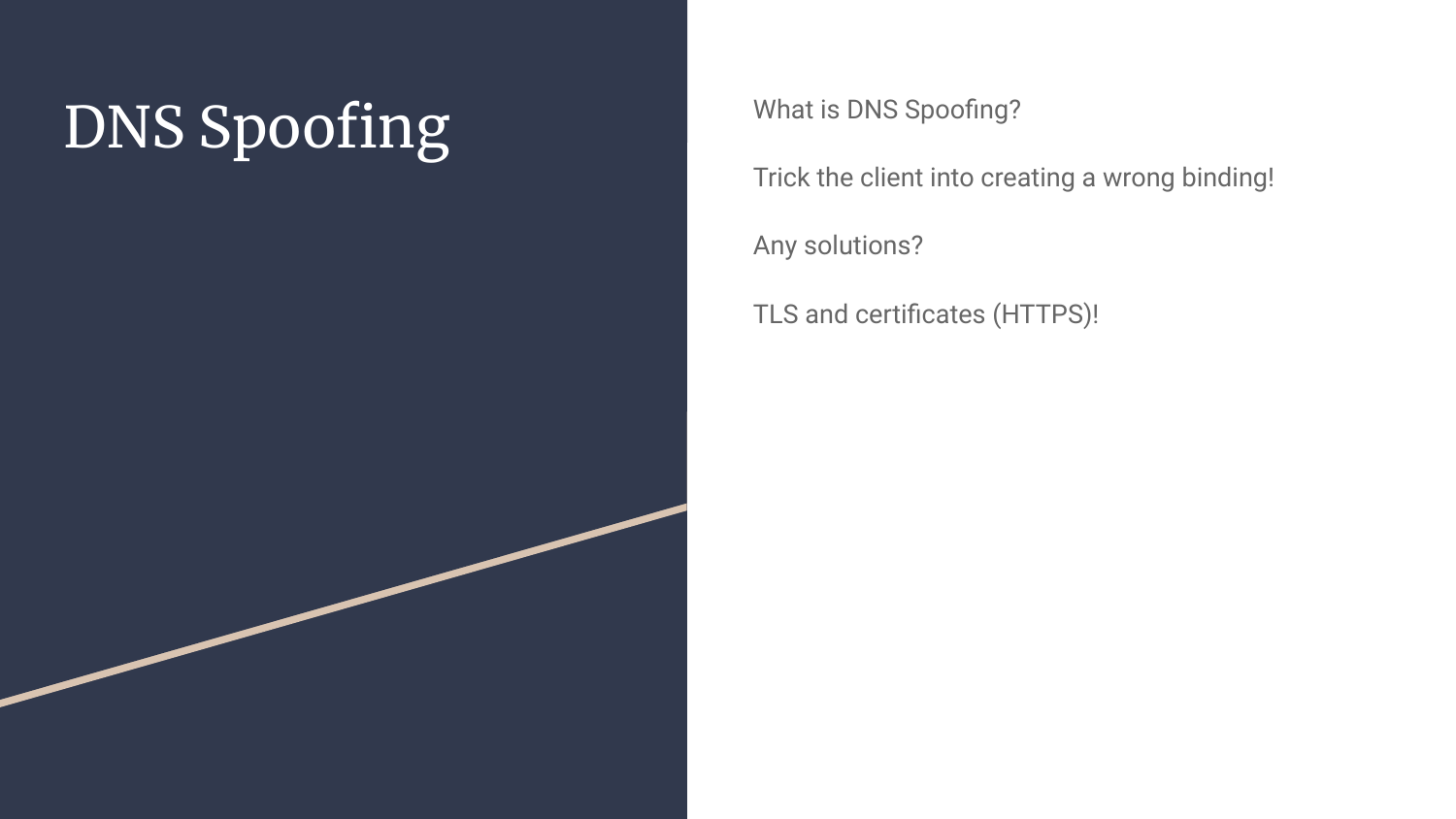# BGP routing What are the relationships that define this protocol?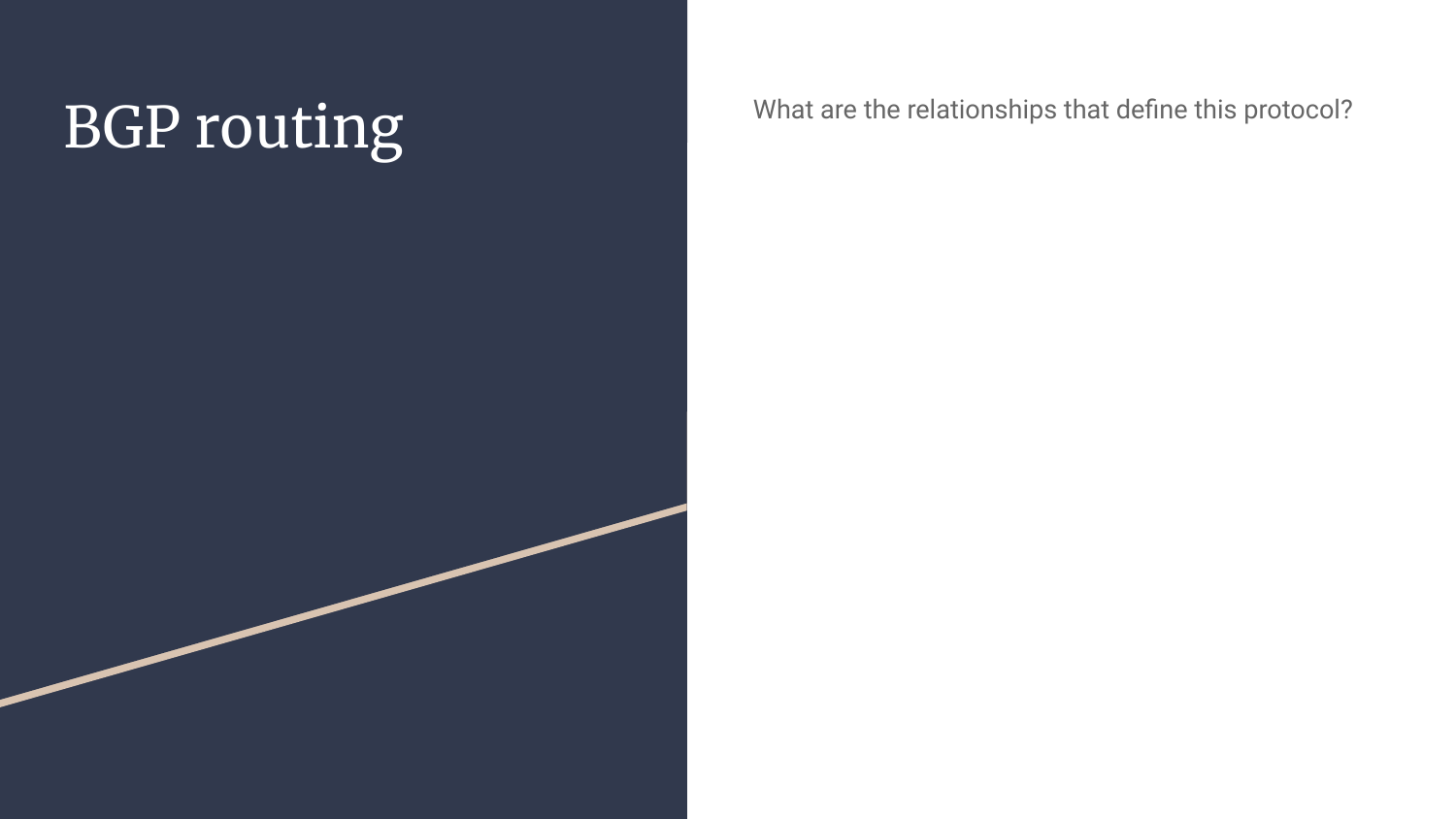# BGP routing What are the relationships that define this protocol?

Peers and customers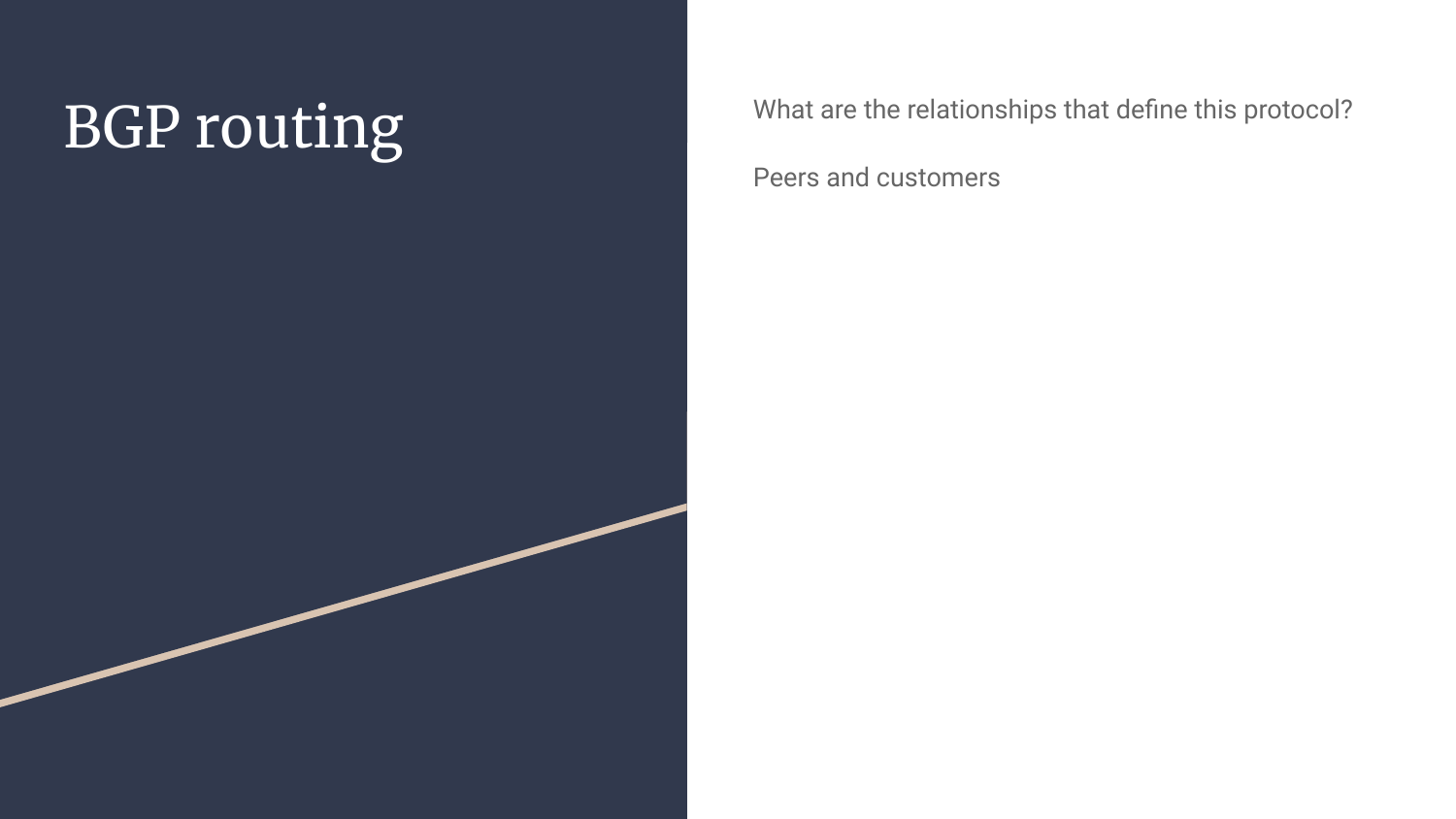# BGP routing Who would advertise what to whom?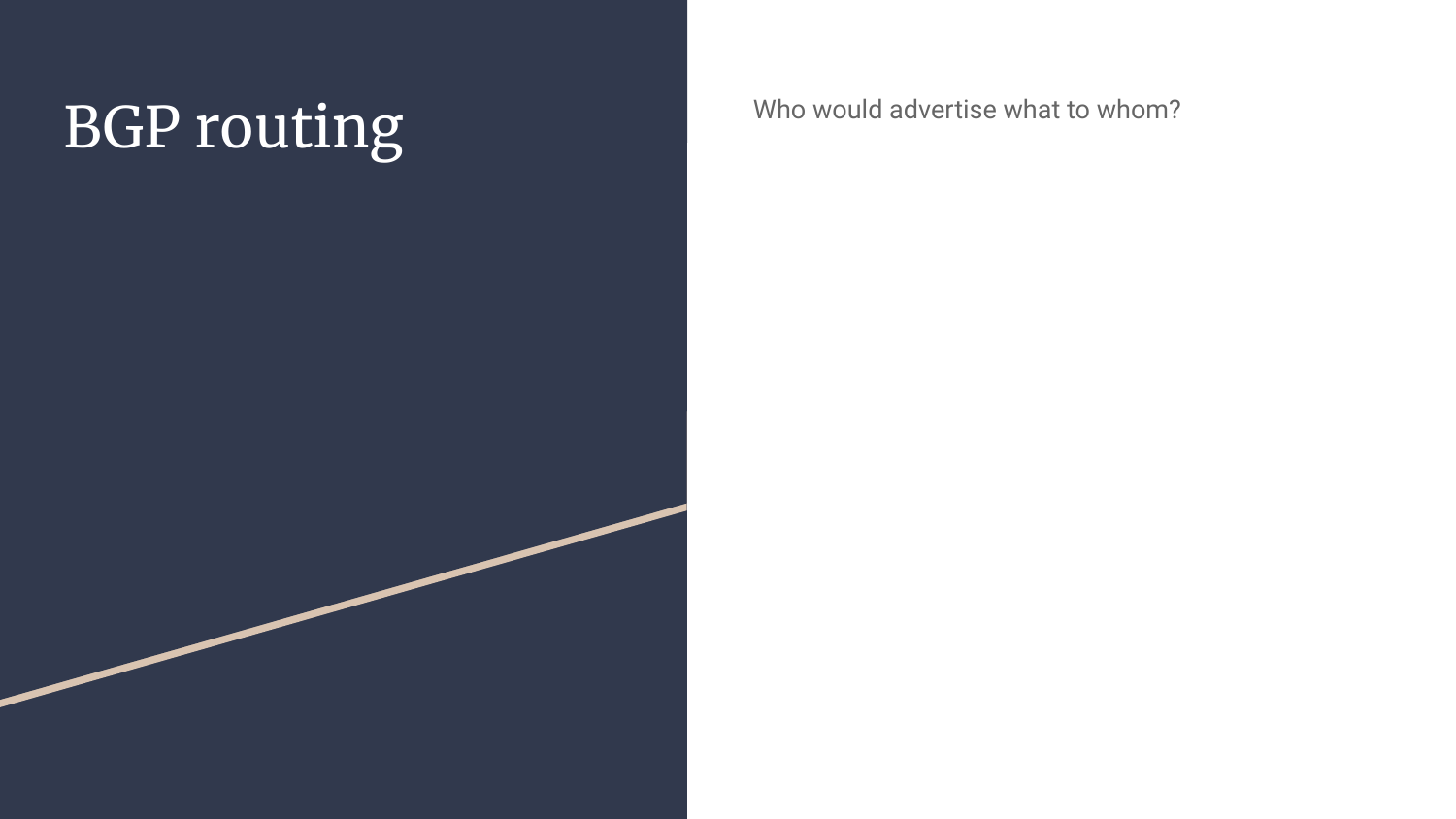# BGP routing Who would advertise what to whom?

ISP will announce everything it can reach to its customers.

A Customer will announce its customers to the provider.

ISP will announce its customers to its peers.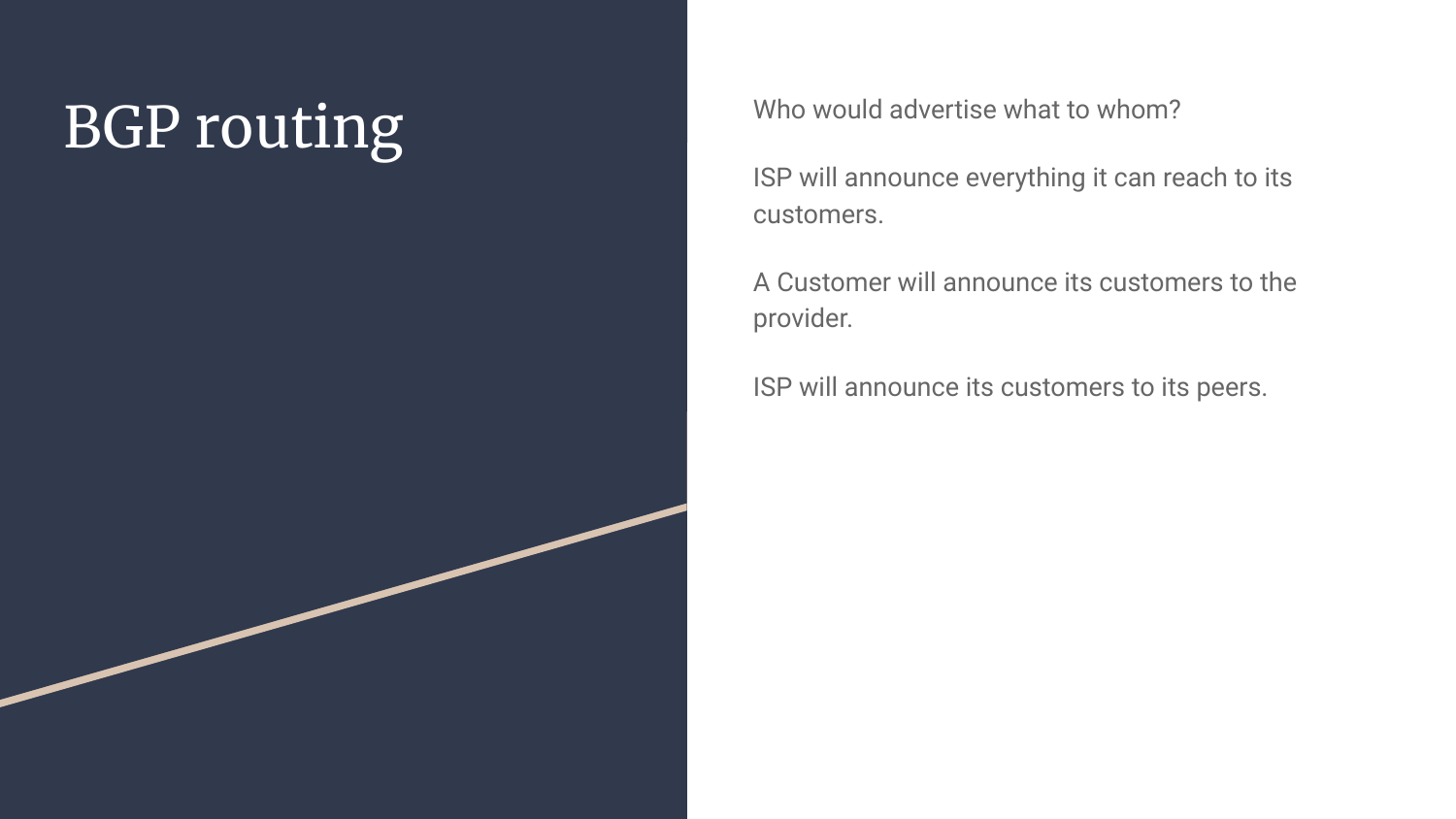# BGP routing Would ISP announce its peers to other peers?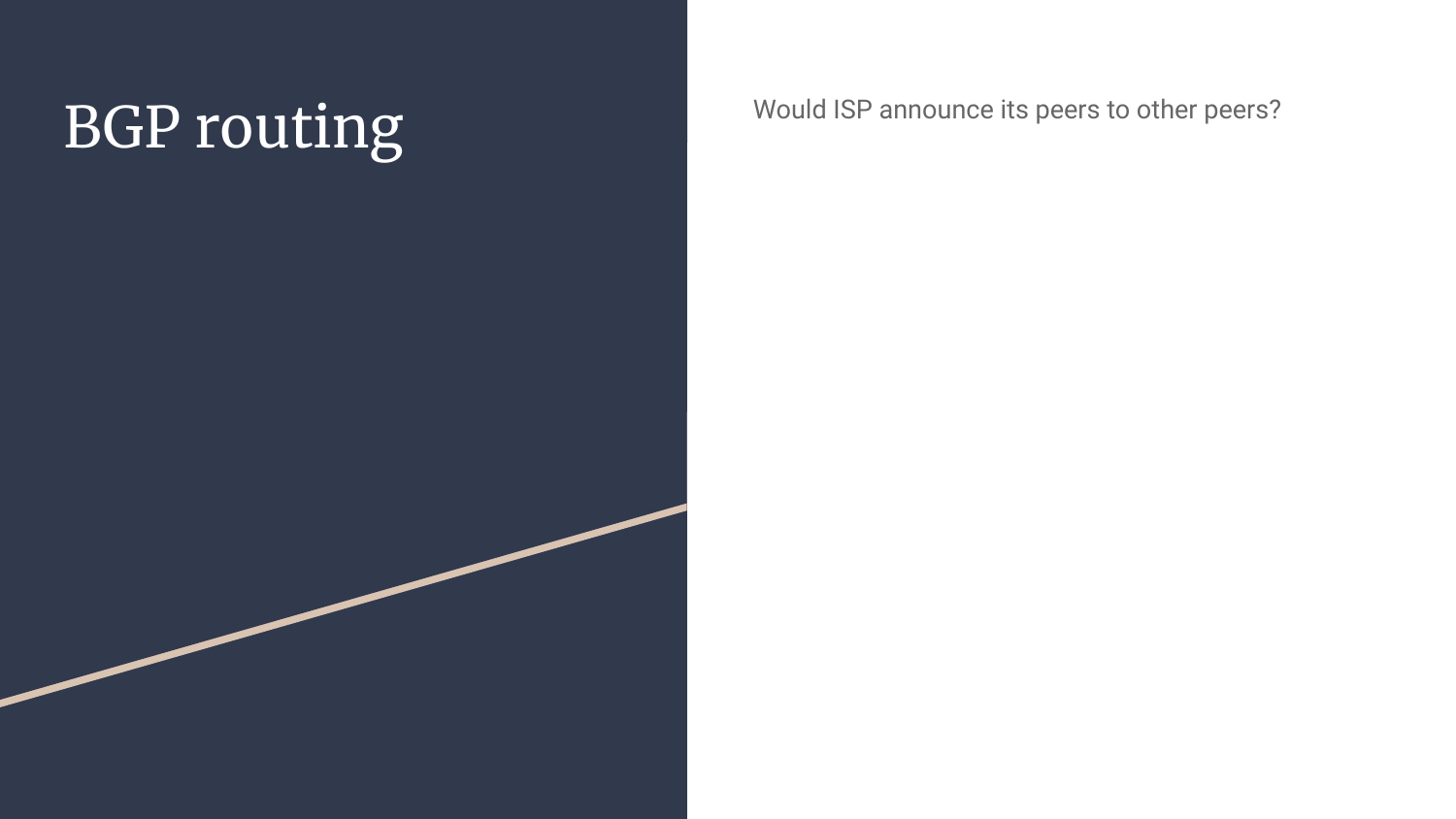# BGP routing Would ISP announce its peers to other peers?

Routing is not free!

If ISP announce peer A to peer B, when peer B wants to send traffic to peer A, the traffic goes through the ISP, even though the ISP has nothing to do with the traffic!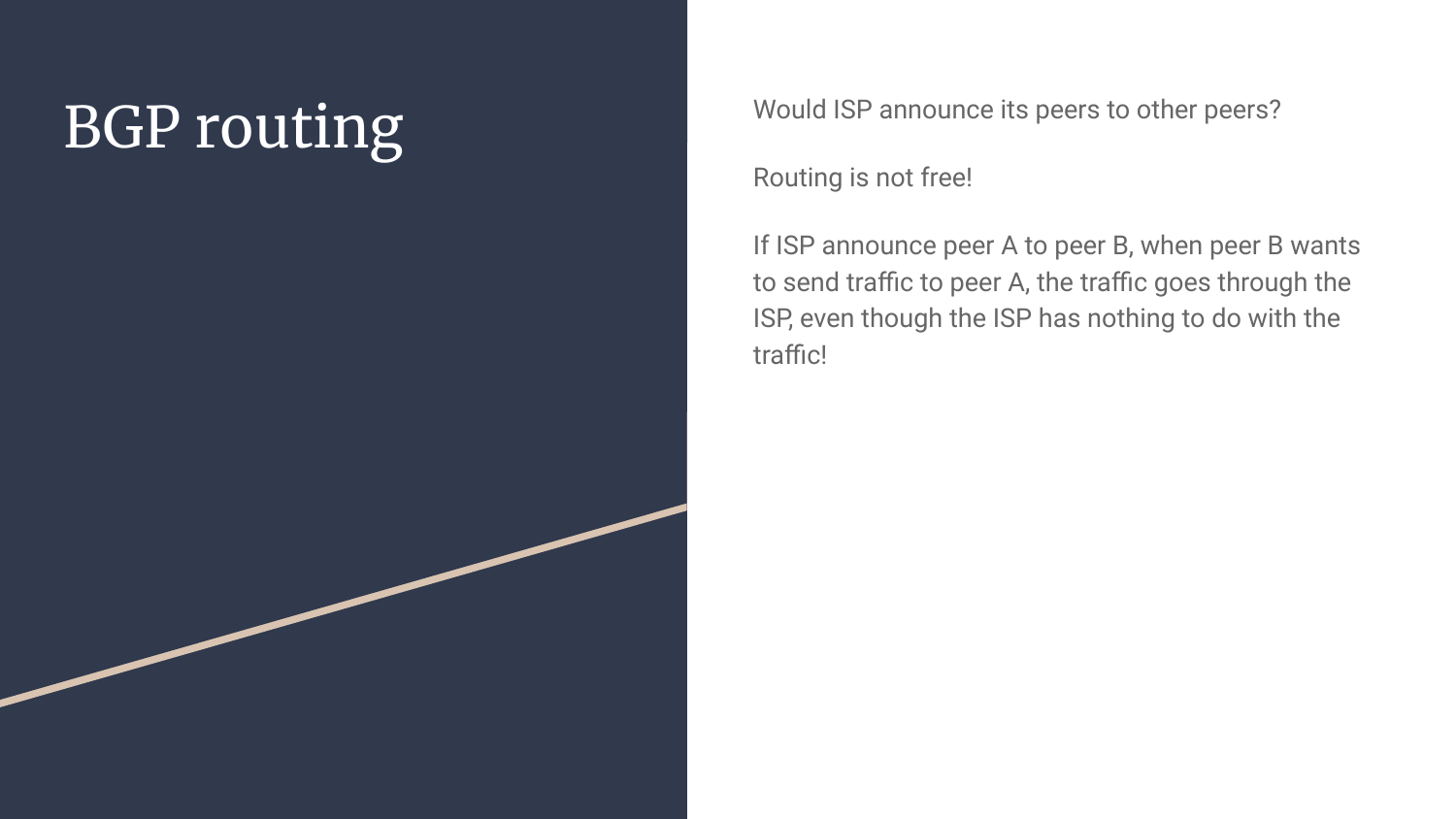

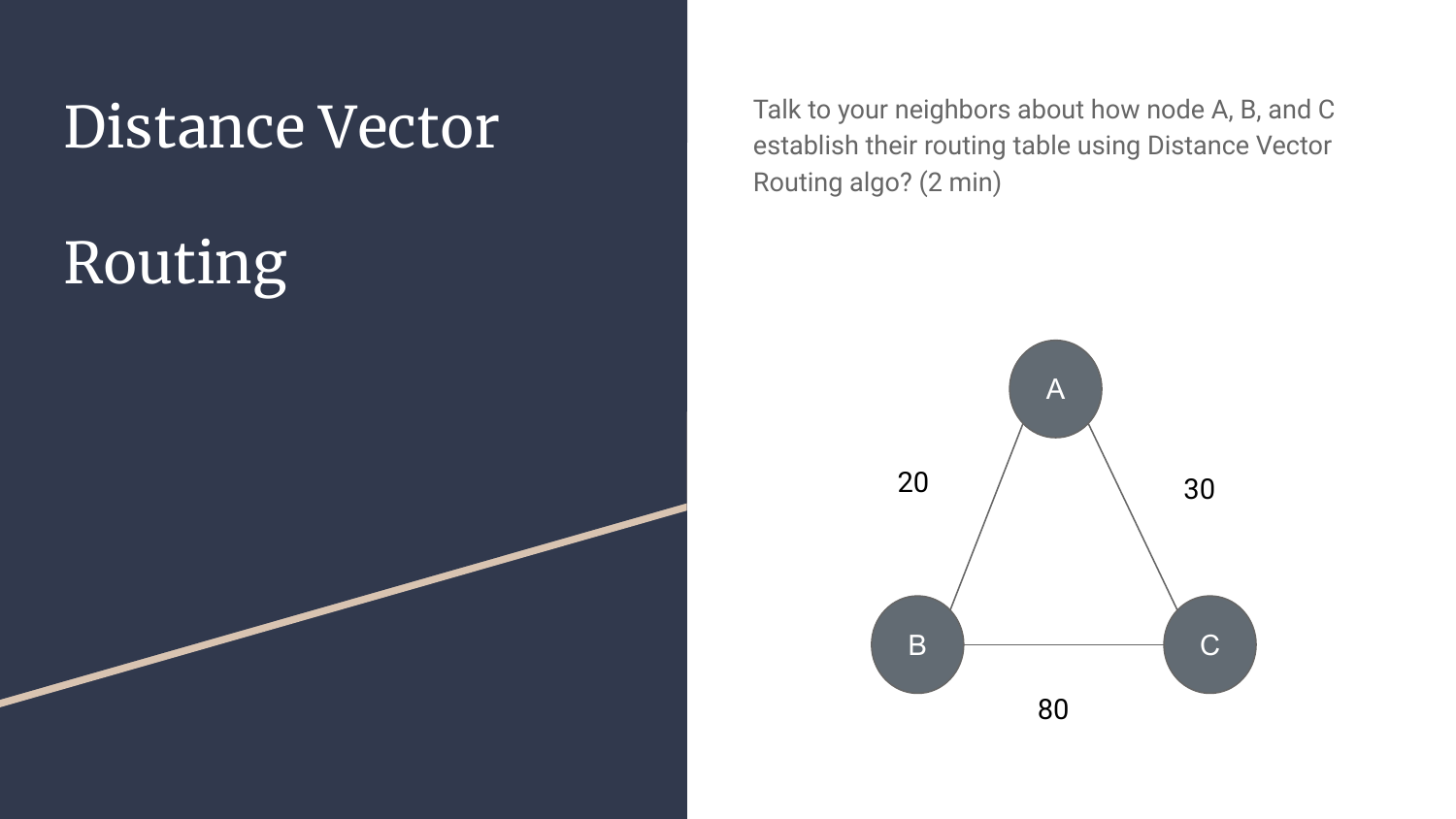

#1:

A: (B,20), (C,30); B: (A,20), (C,80); C: (A,30), (B,80);

Each node sends it distances to other nodes to each of its neighbors. Each node updates their distance table.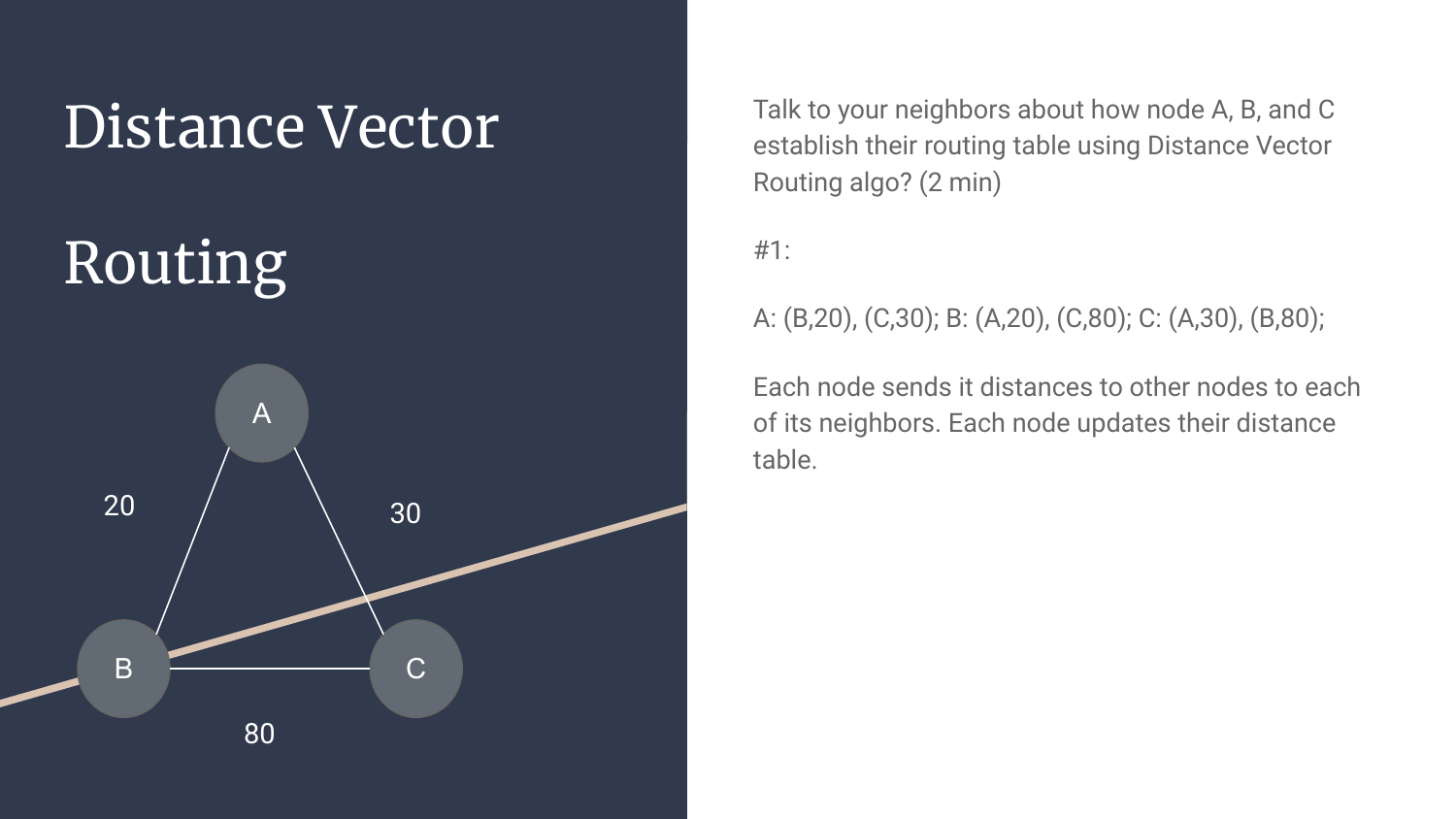

#1:

A: (B,20), (C,30); B: (A,20), (C,80); C: (A,30), (B,80);

Each node sends it distances to other nodes to each of its neighbors. Each node updates their distance table.

#2:

A: (B,20), (C,30); B: (A,20), (C,50); C: (A,30), (B,50)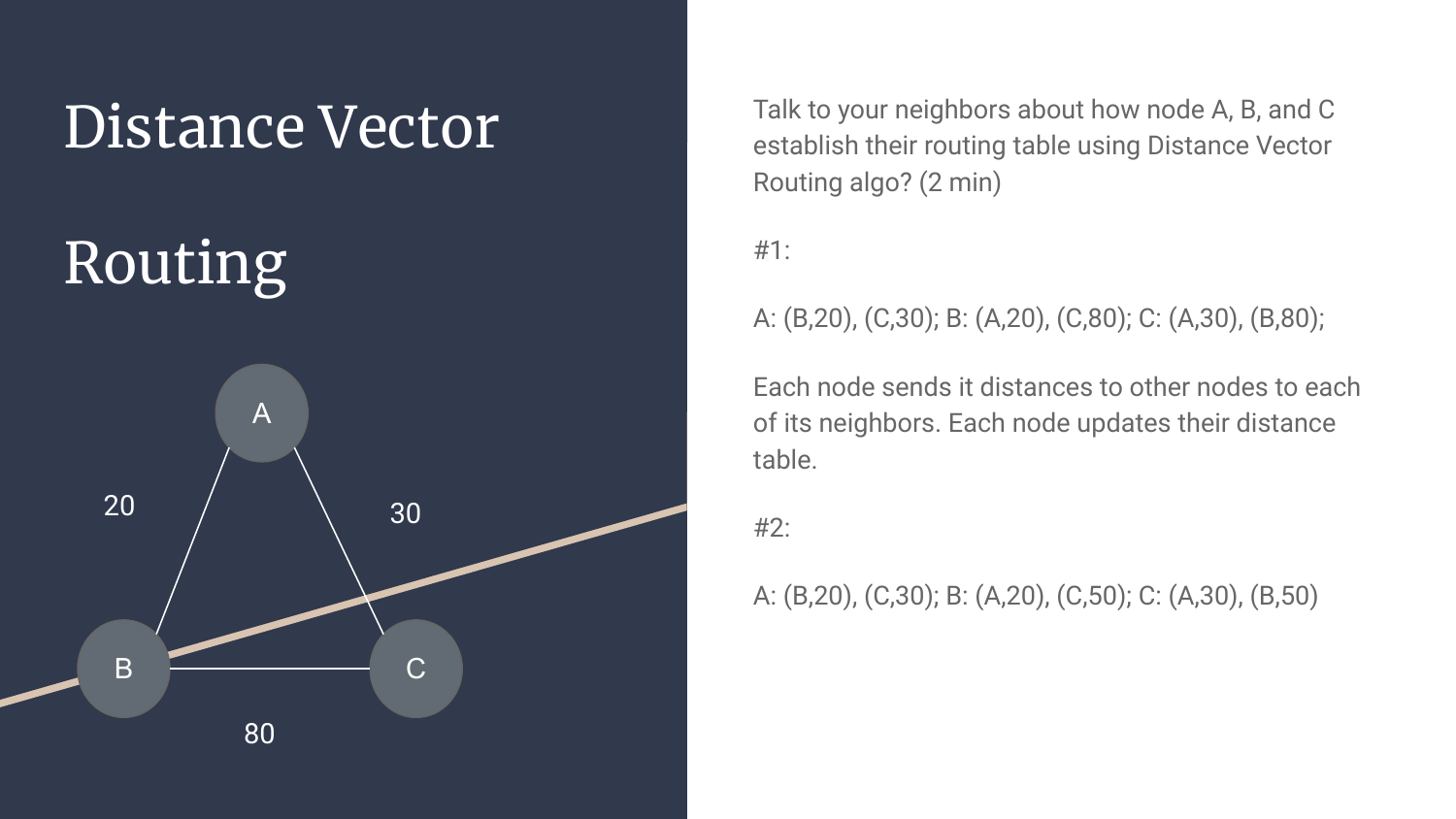

#1:

A: (B,20), (C,30); B: (A,20), (C,80); C: (A,30), (B,80);

Each node sends it distances to other nodes to each of its neighbors. Each node updates their distance table.

#2:

A: (B,20), (C,30); B: (A,20), (C,50); C: (A,30), (B,50)

#3:

Nothing changes. Routing table established.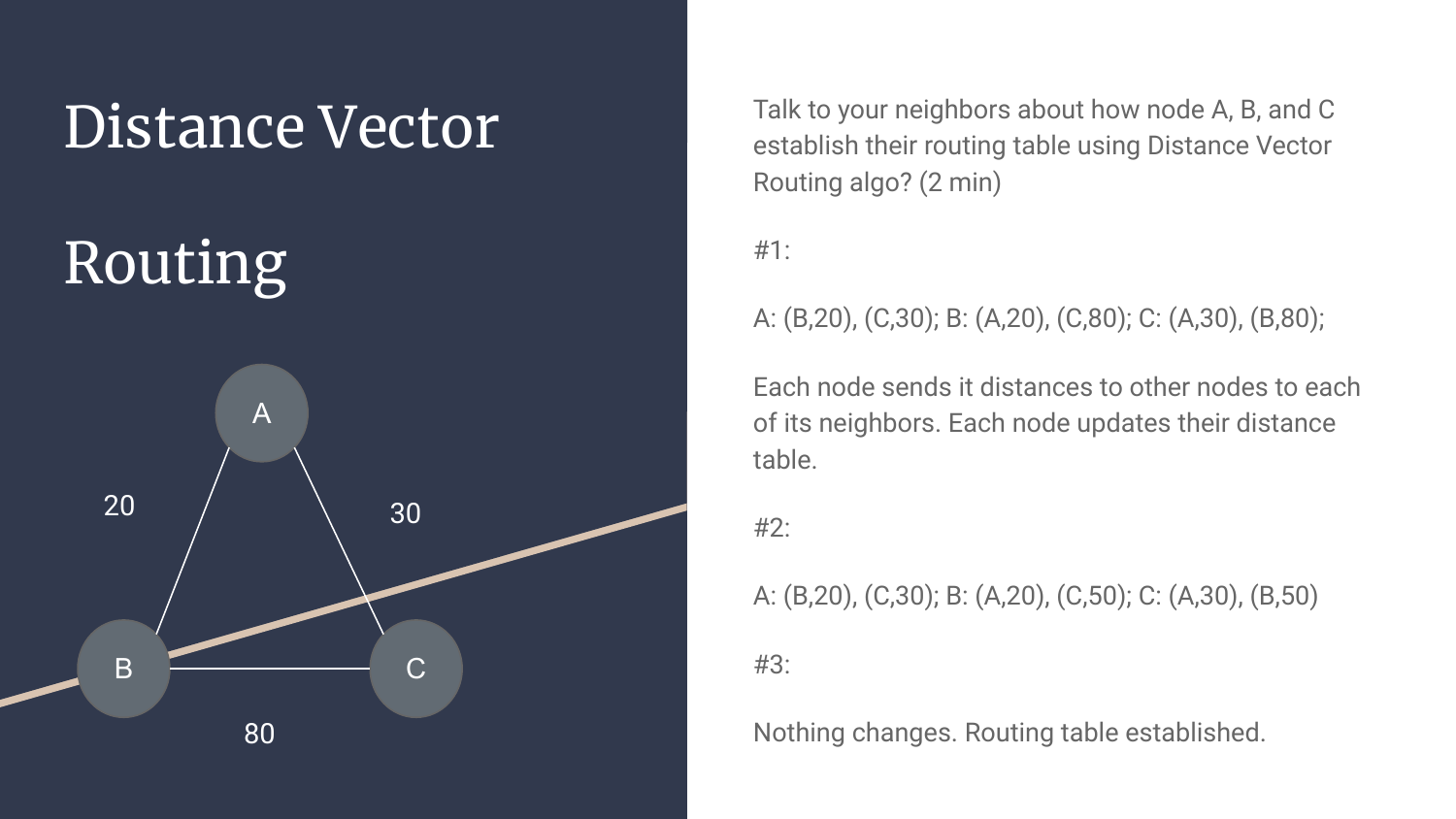### Distance Vector

# Routing

What are some advantages of Distance Vector Routing?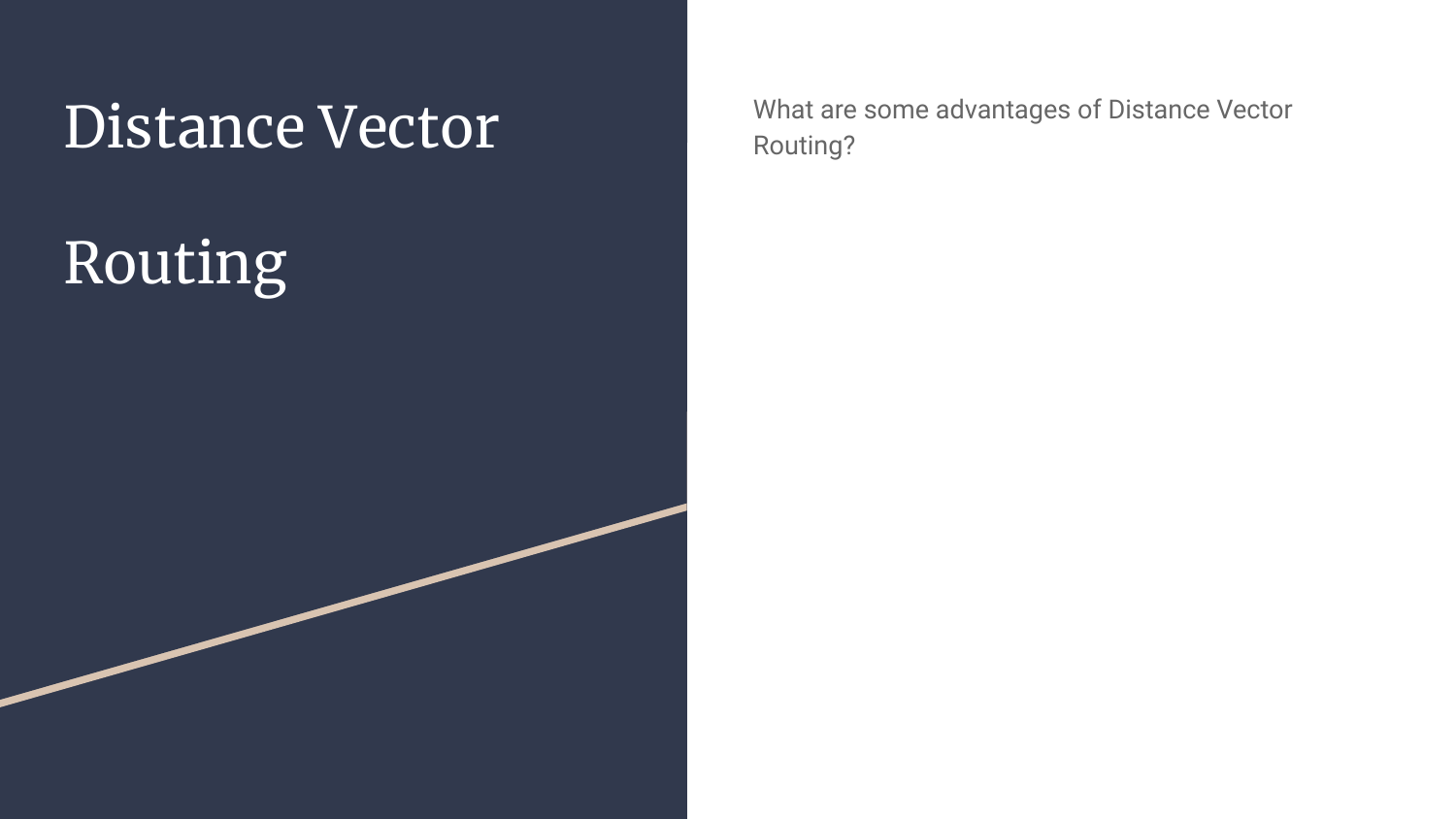### Distance Vector

# Routing

What are some advantages of Distance Vector Routing?

Fewer packets need to be sent. Less bandwidth consumption.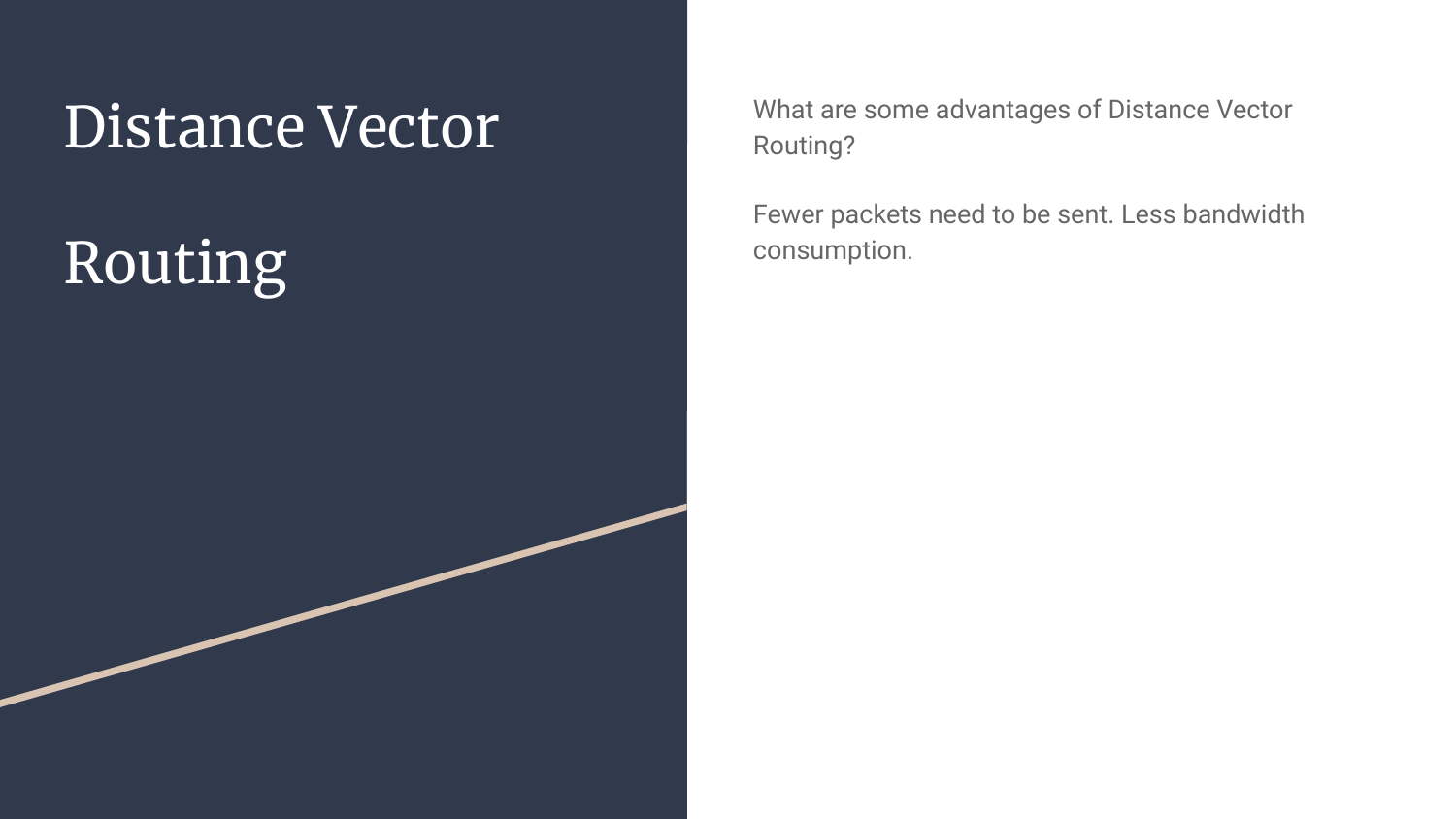### Distance Vector

# Routing

What is the big problem of Distance Vector Routing?

Talk with your neighbors for 1 min.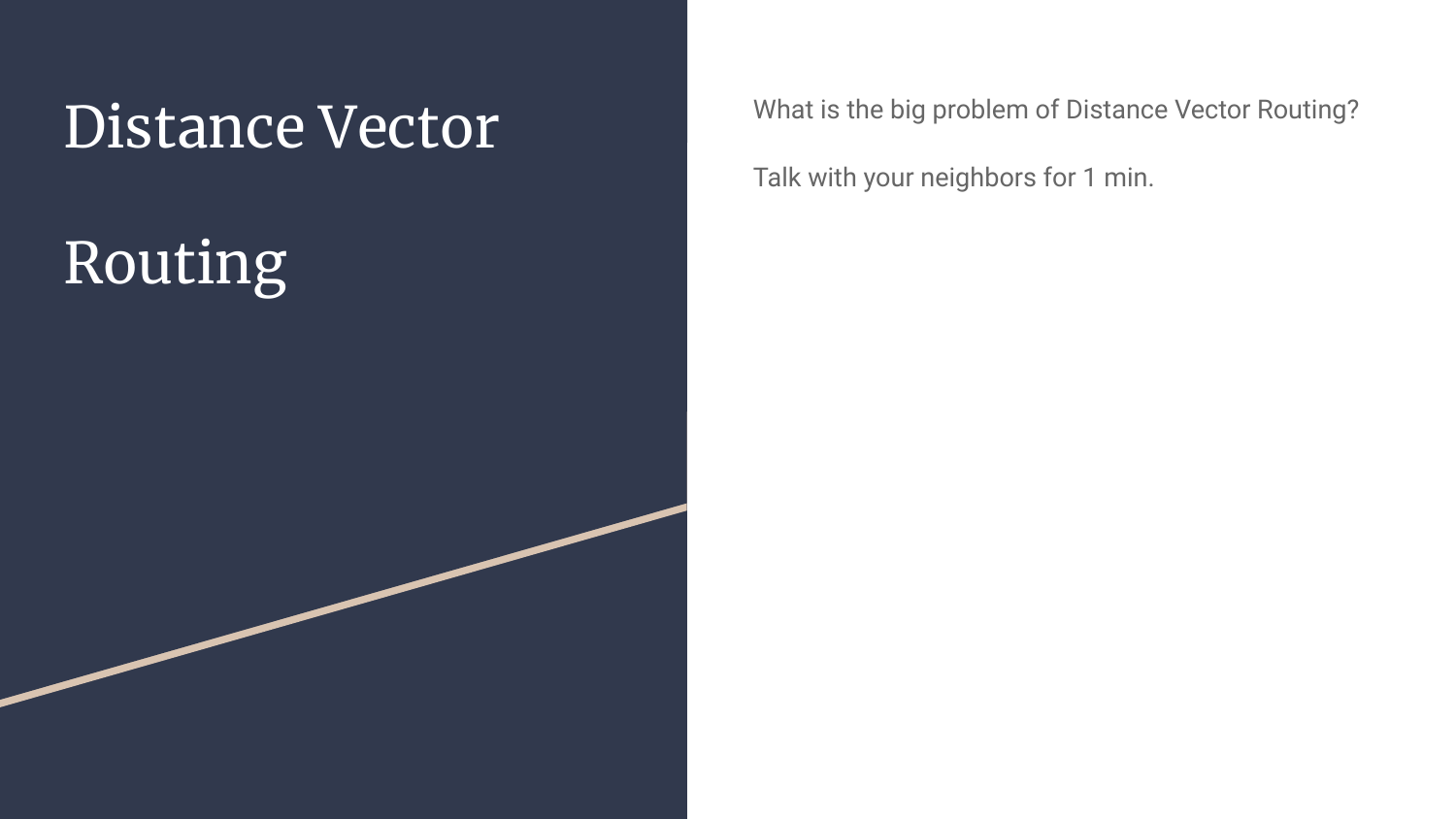

What is the big problem of Distance Vector Routing?

Count-to-infinity problem!

Distance Vector Routing converges slowly. Suppose link AB and AC fail. The cost to node A from node B and C are just going to keep increasing.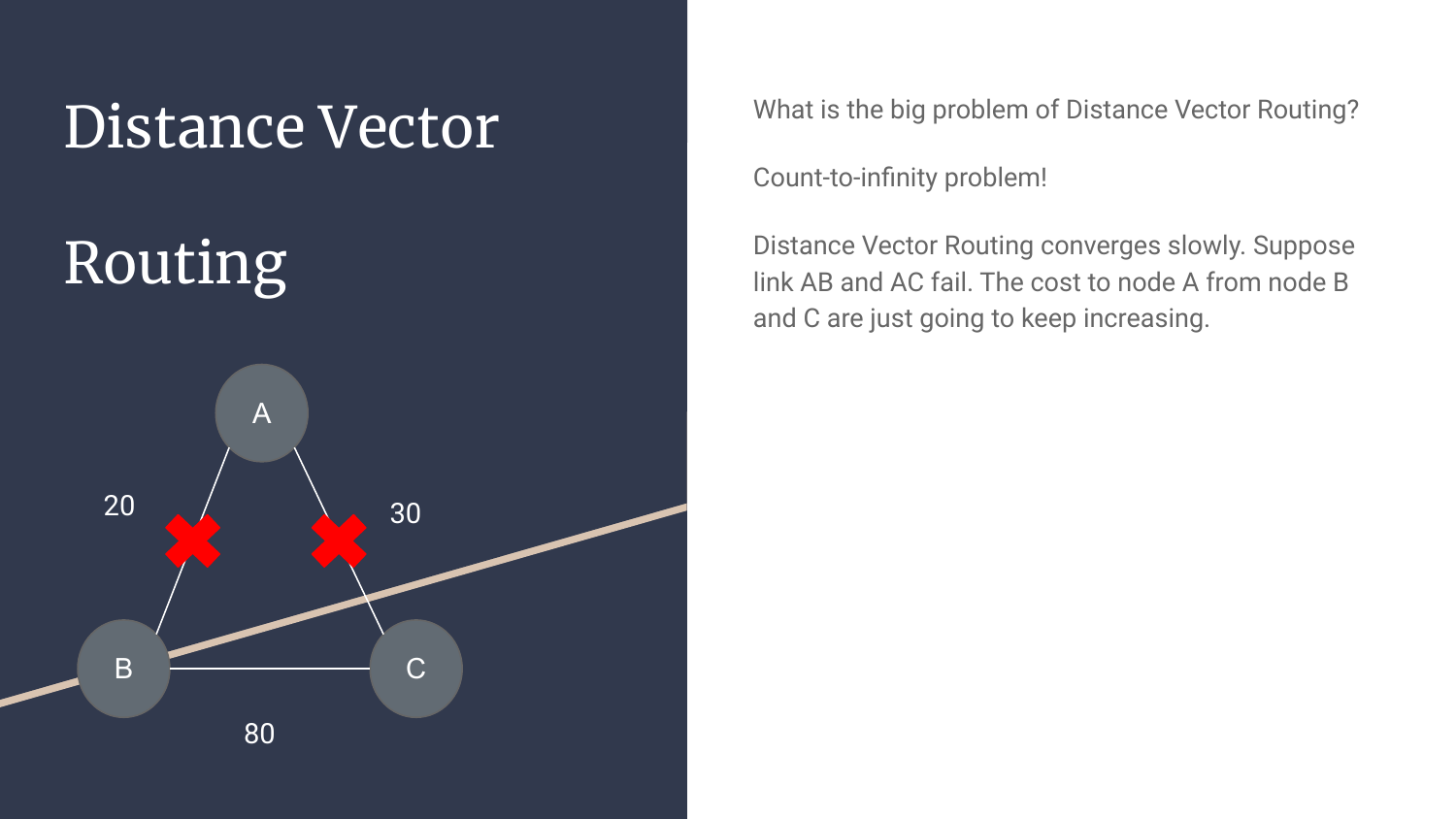## Link State

# Routing

How does Link State Routing work?

Talk to your neighbors for 2 mins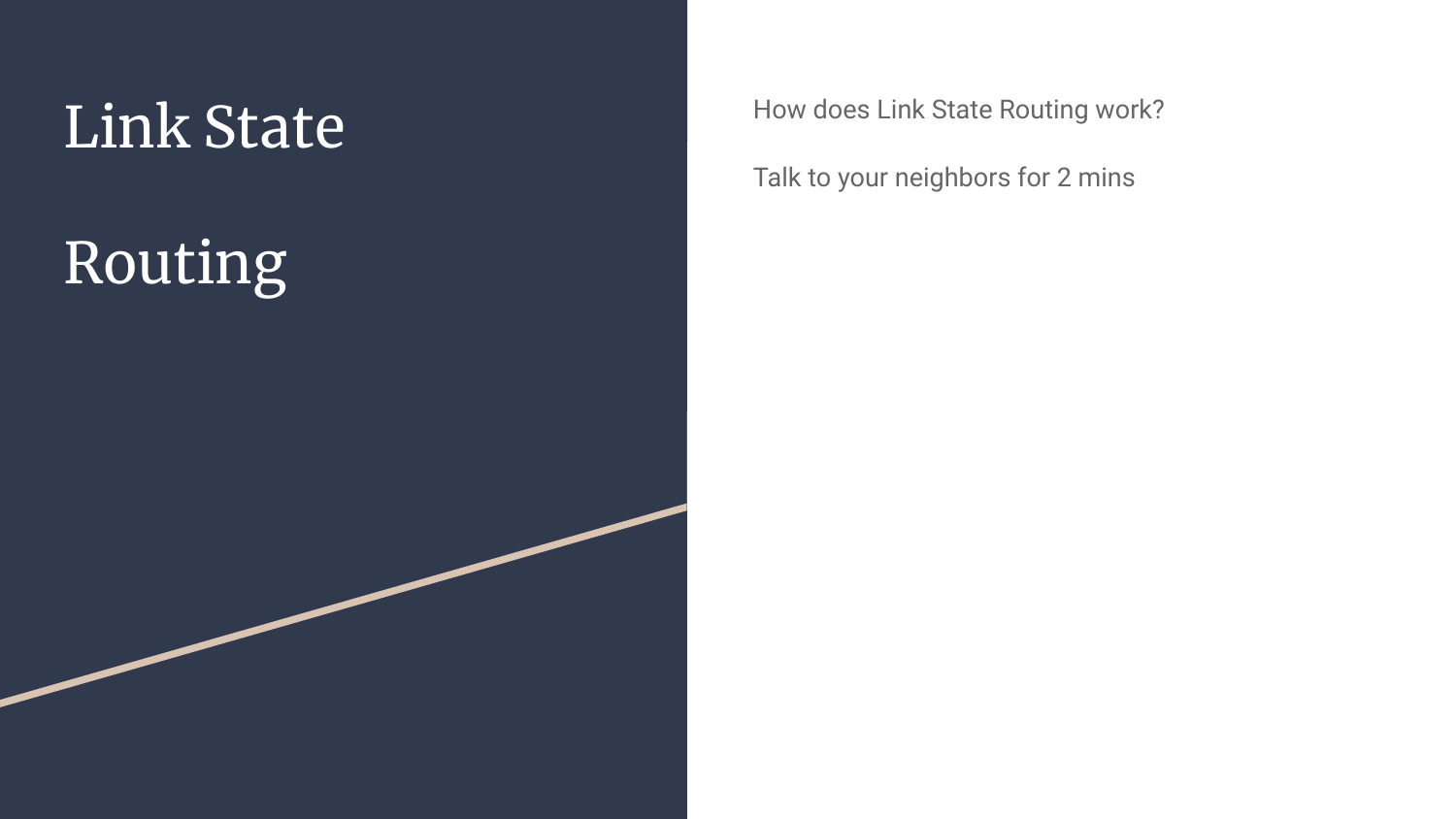

How does Link State Routing work?

Each node send the link to all other nodes.

For example:

node A sends to B and C: (AB,20), (AC,30)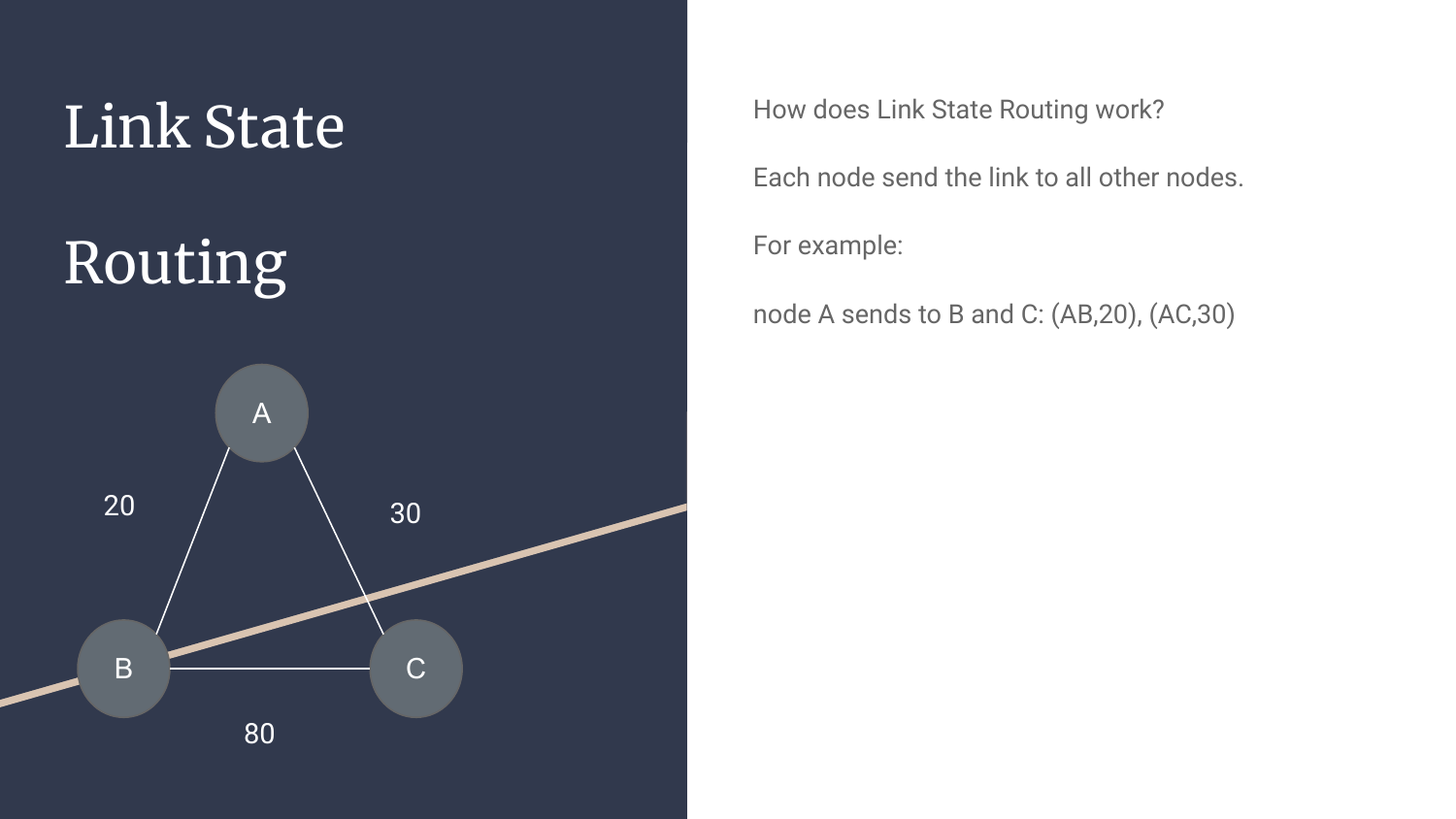

How does Link State Routing work?

Each node send the link to all other nodes.

For example:

node A sends to B and C: (AB,20), (AC,30)

Each node use the packets and Dijkstra's algorithm to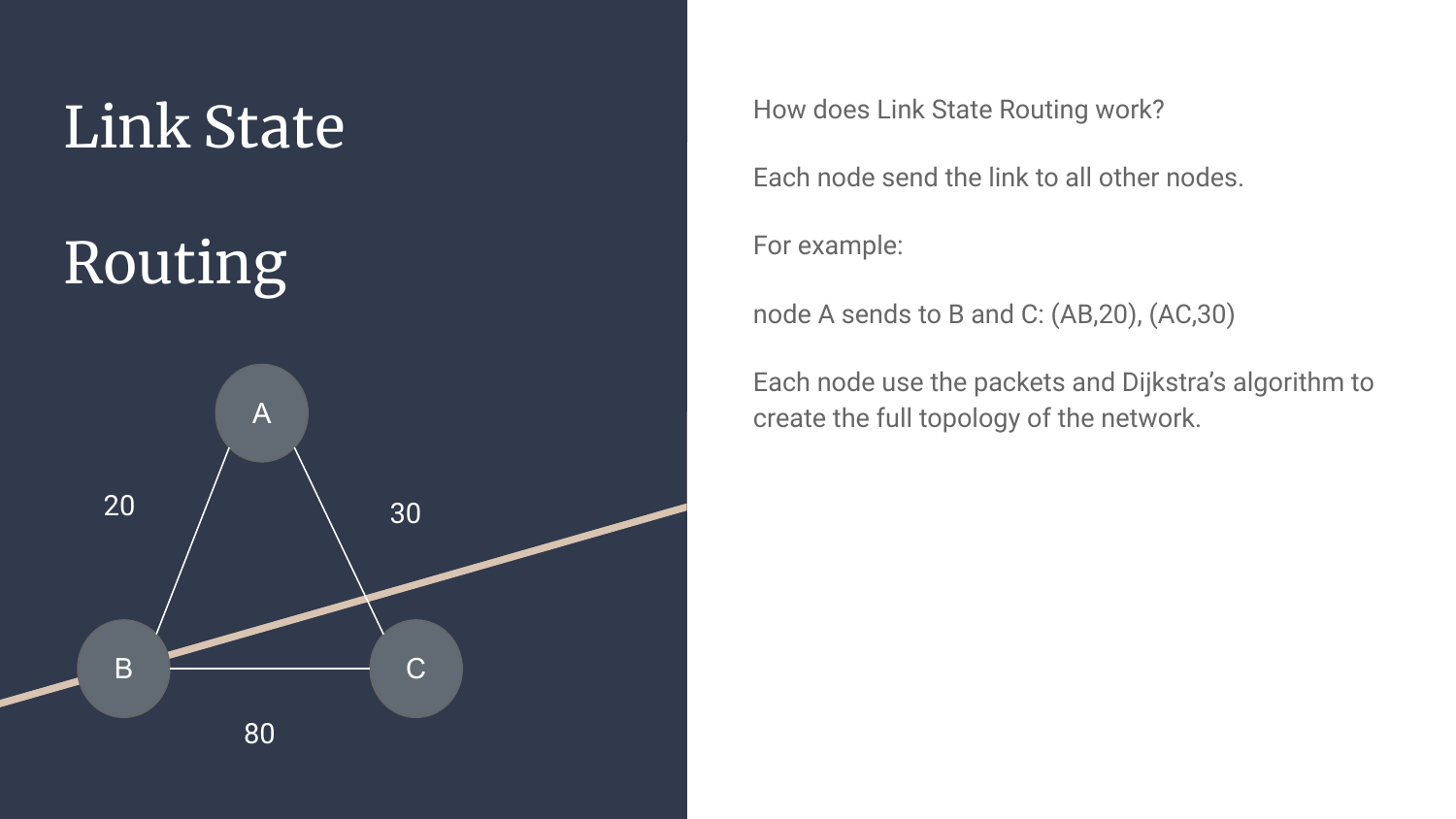

How does Link State Routing work?

Each node send the link to all other nodes.

For example:

node A sends to B and C: (AB,20), (AC,30)

Each node use the packets and Dijkstra's algorithm to create the full topology of the network.

Now each node has the shortest path to each other node.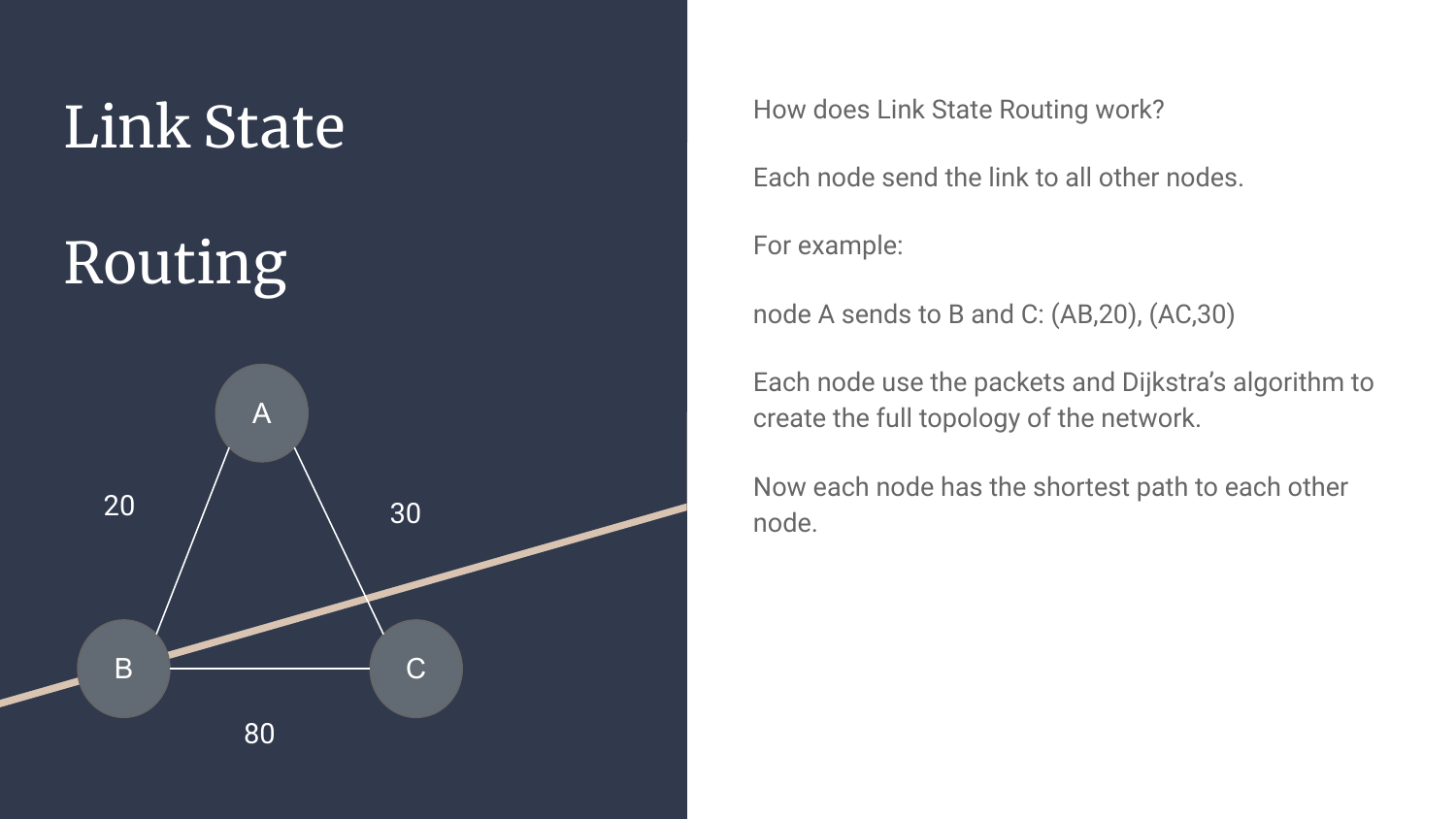# Routing

 $\textbf{Link State}$  What is the advantage of Link State Routing work?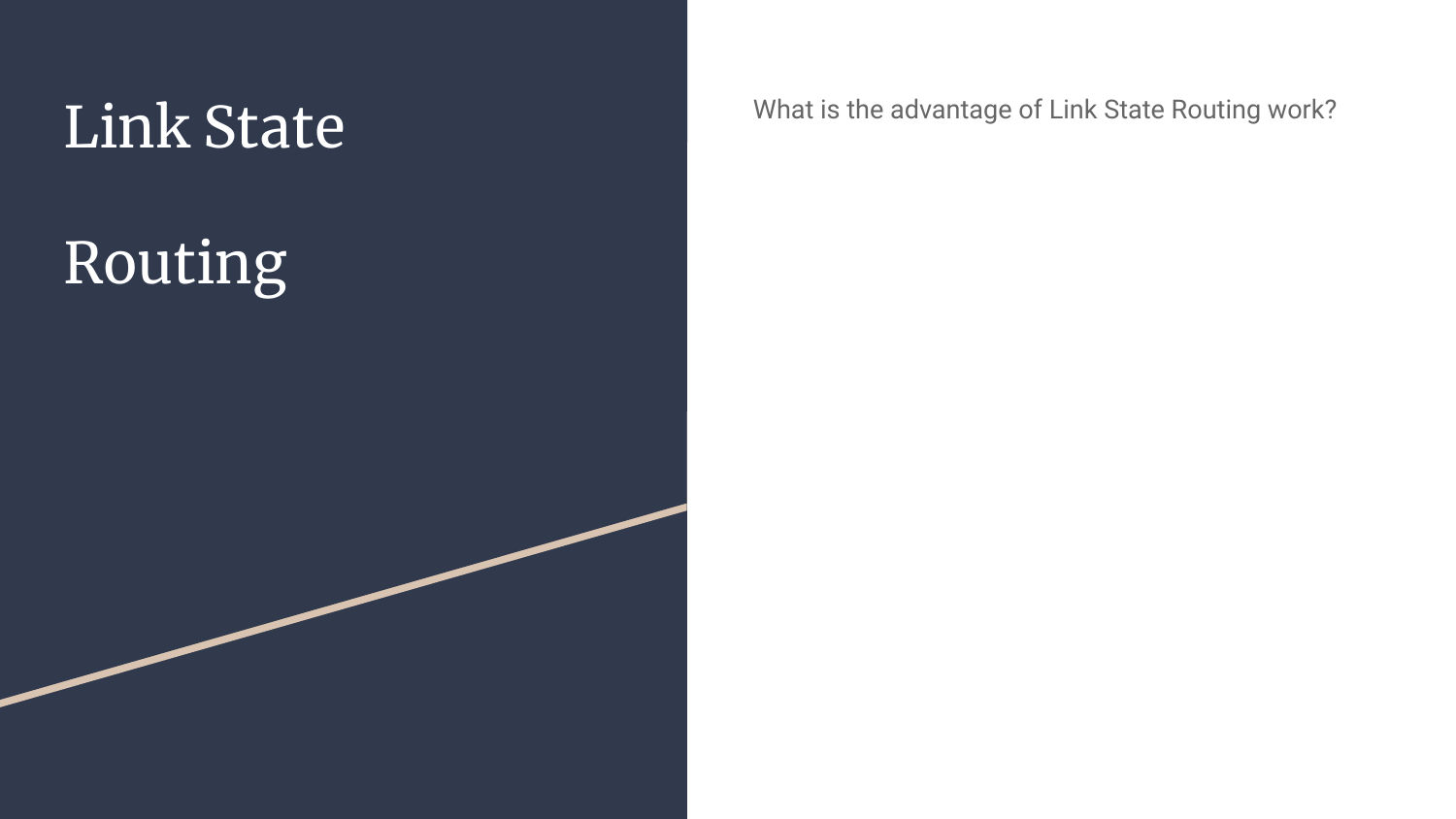## Link State

# Routing

What is the advantage of Link State Routing work?

Converges fast.

Has a whole understanding of the network.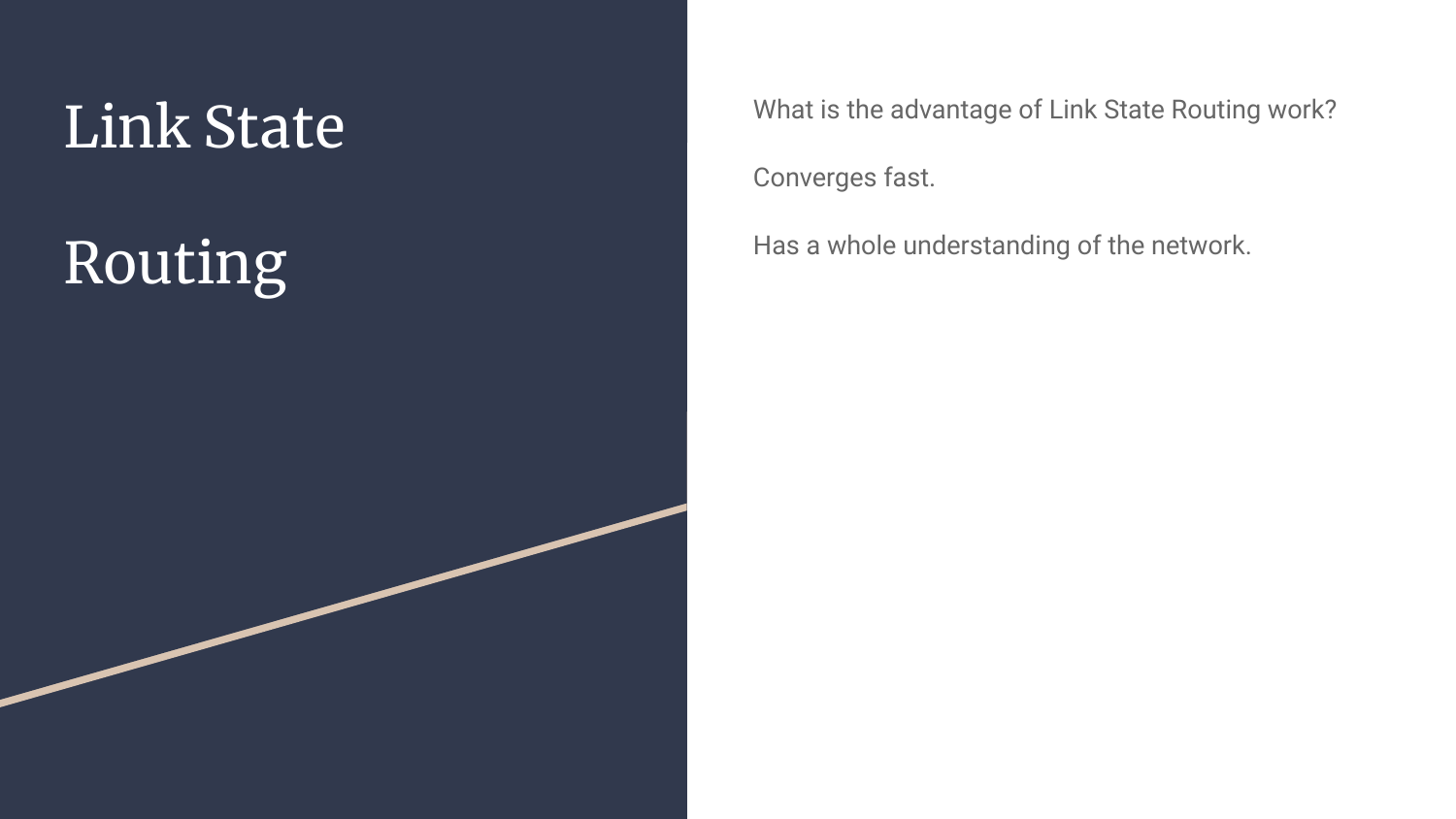# Routing

 $\textbf{Link State}$  What is the problem of Link State Routing work?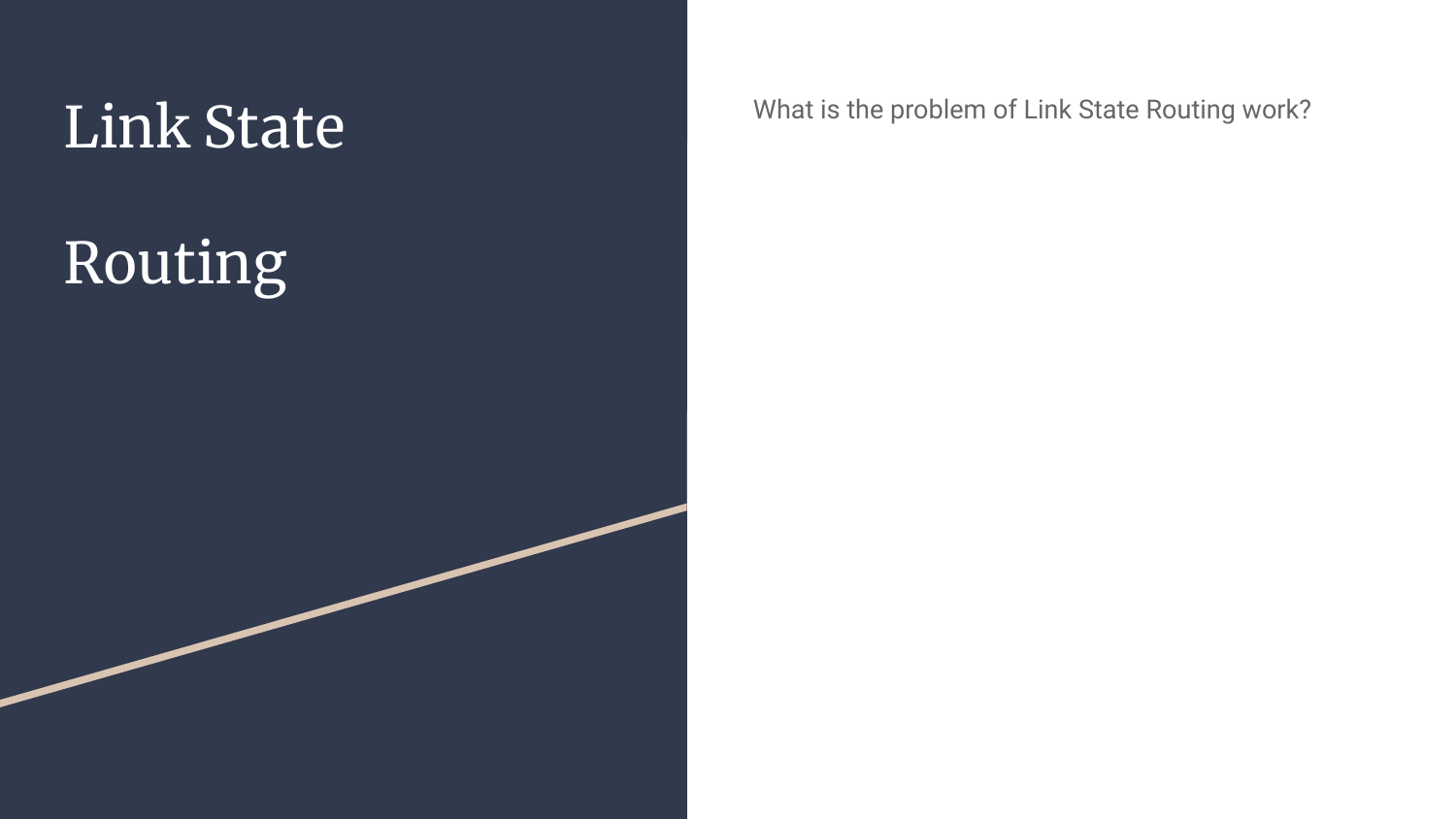## Link State

# Routing

What is the problem of Link State Routing work?

Flooding packets. A huge waste of bandwidth.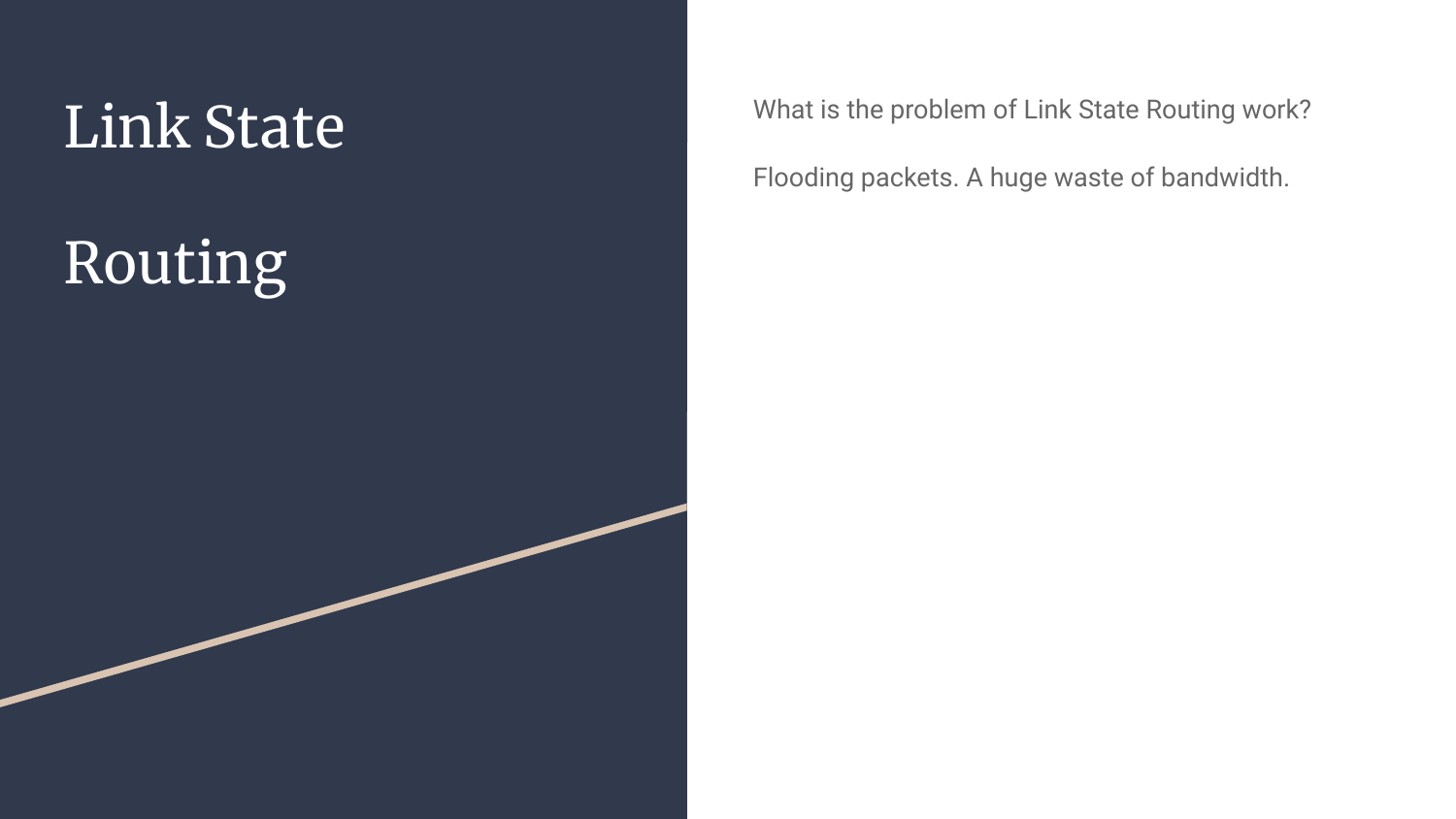$Web\,$  Performance  $Wee$  What is the key metric by which web performance has most commonly been measured?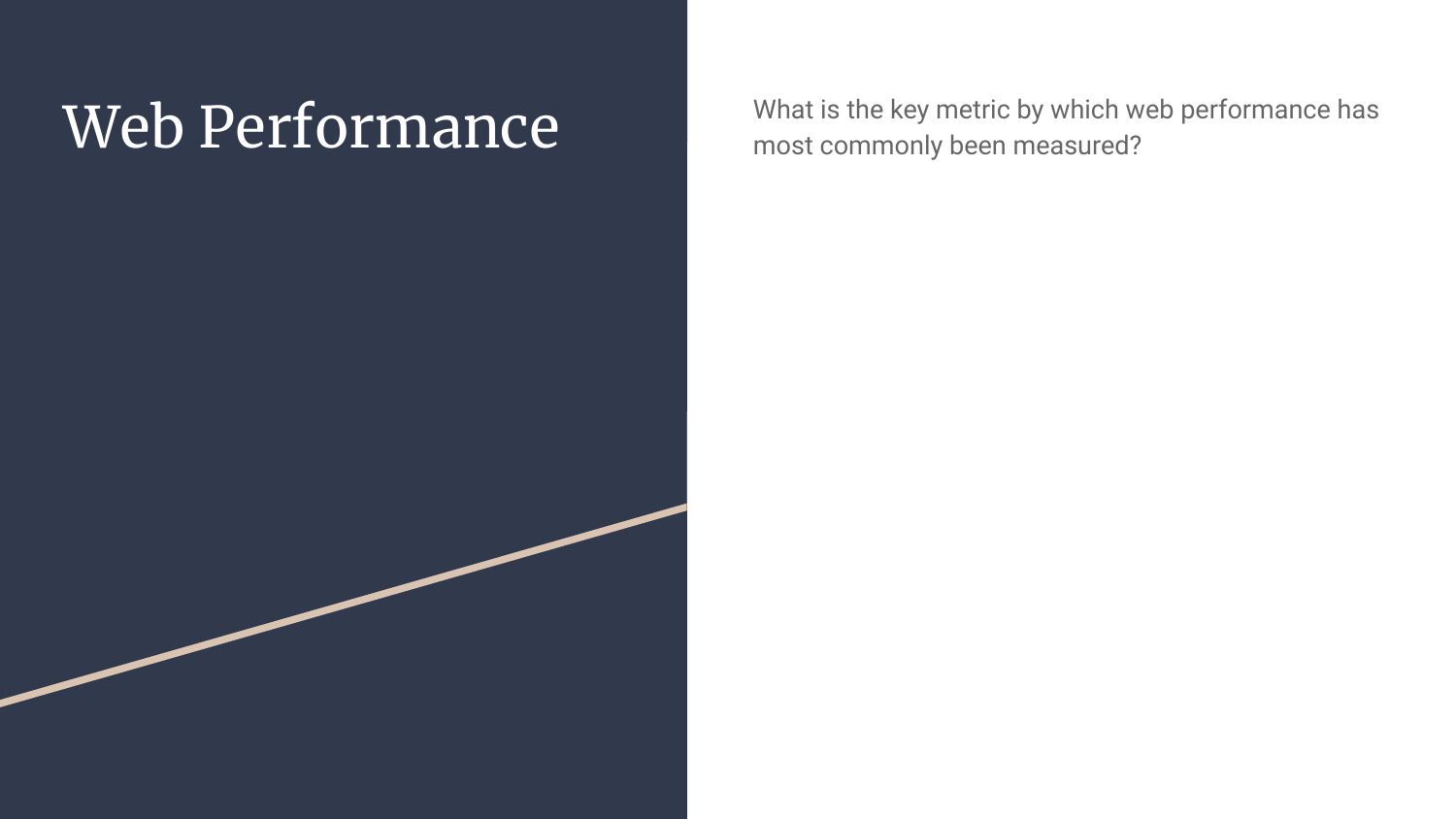$Web\,$  Performance  $Wee$  What is the key metric by which web performance has most commonly been measured?

Page Load Time (PLT)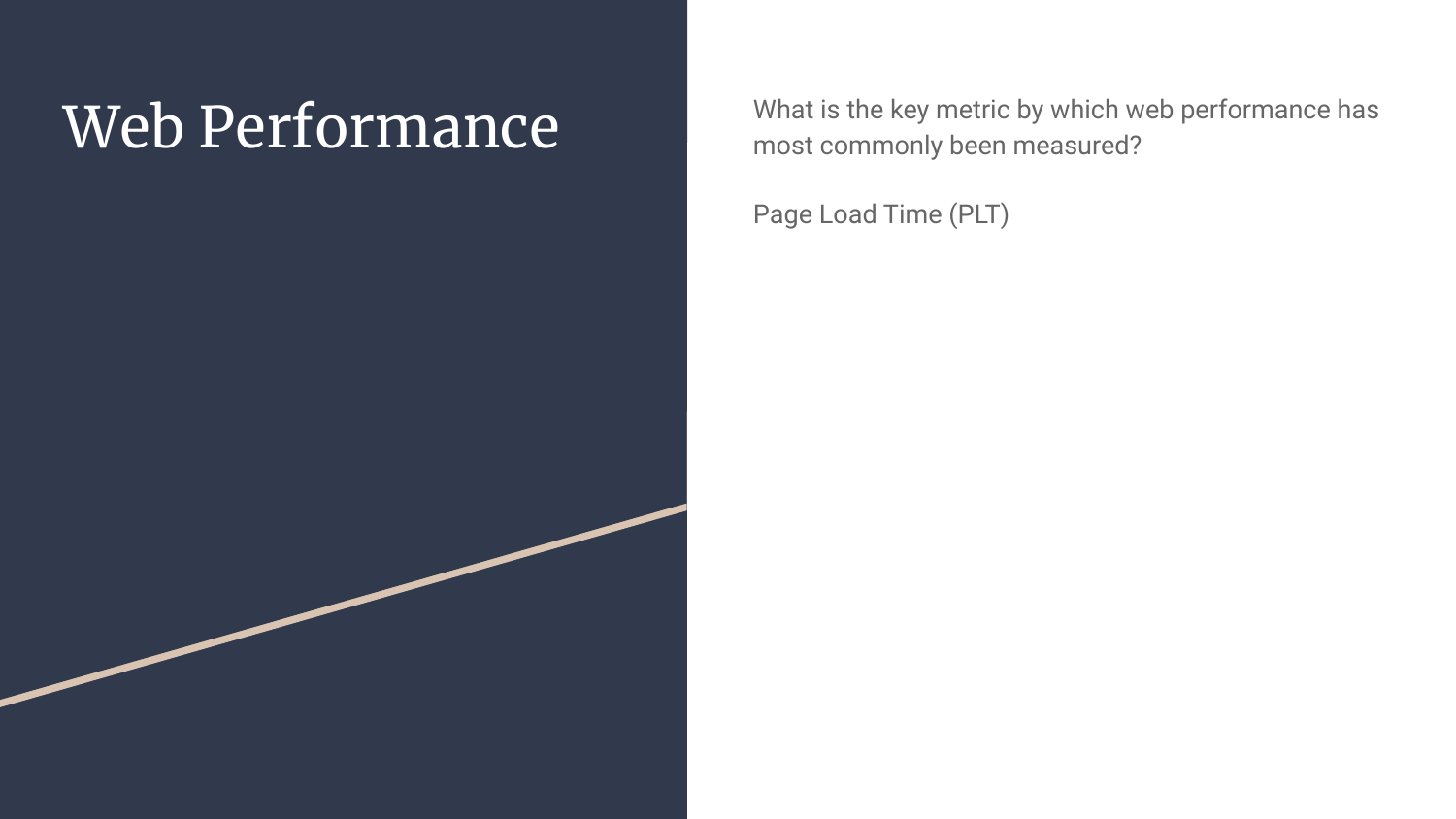Web Performance What is the key metric by which web performance has most commonly been measured?

Page Load Time (PLT)

- First Contentful Paint (FCP)
- First Meaningful Paint (FMP)
- Time to Interactive (TTI)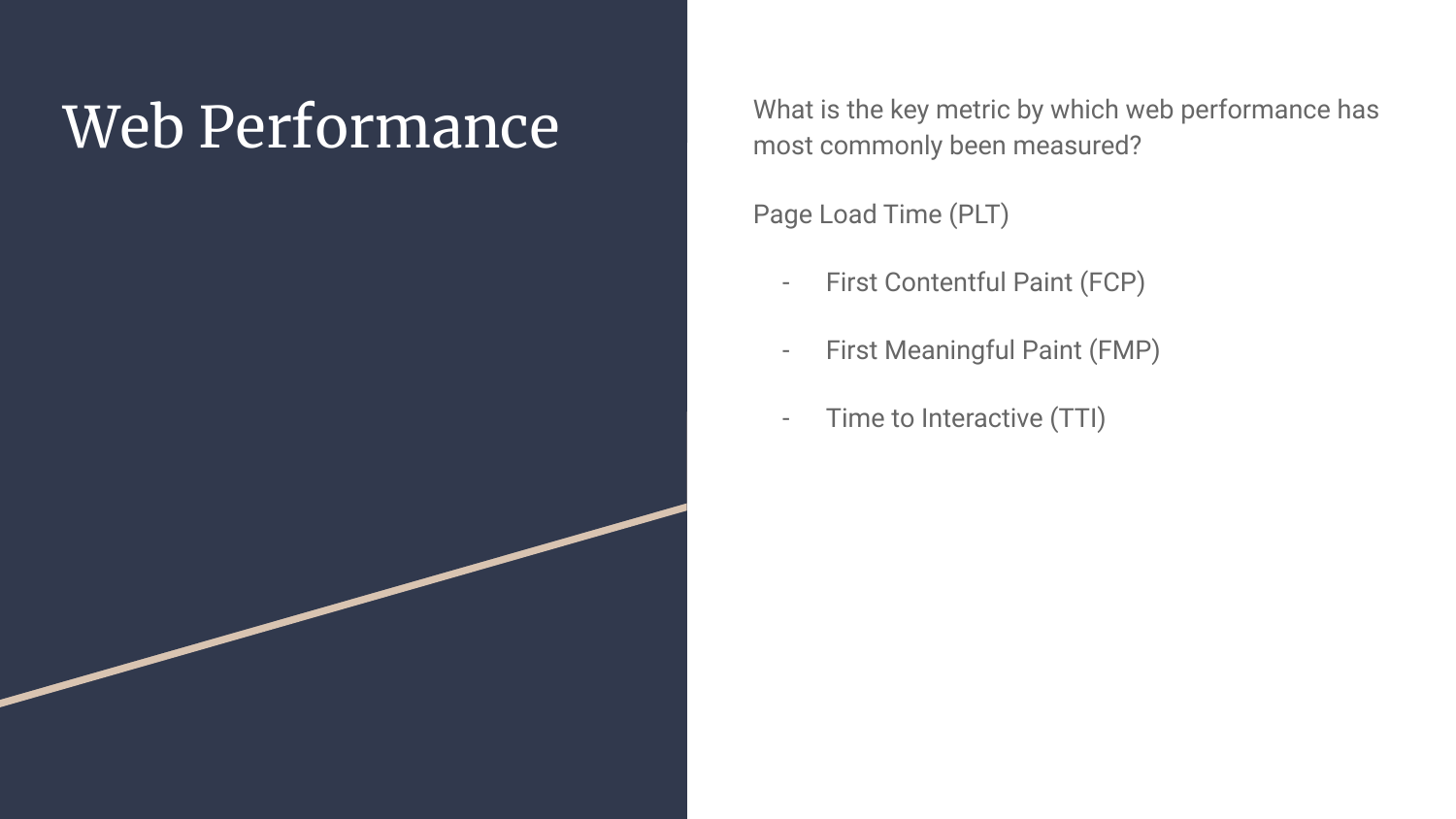Web Performance How did HTTP/2.0 improve upon HTTP/1.0 and HTTP/1.1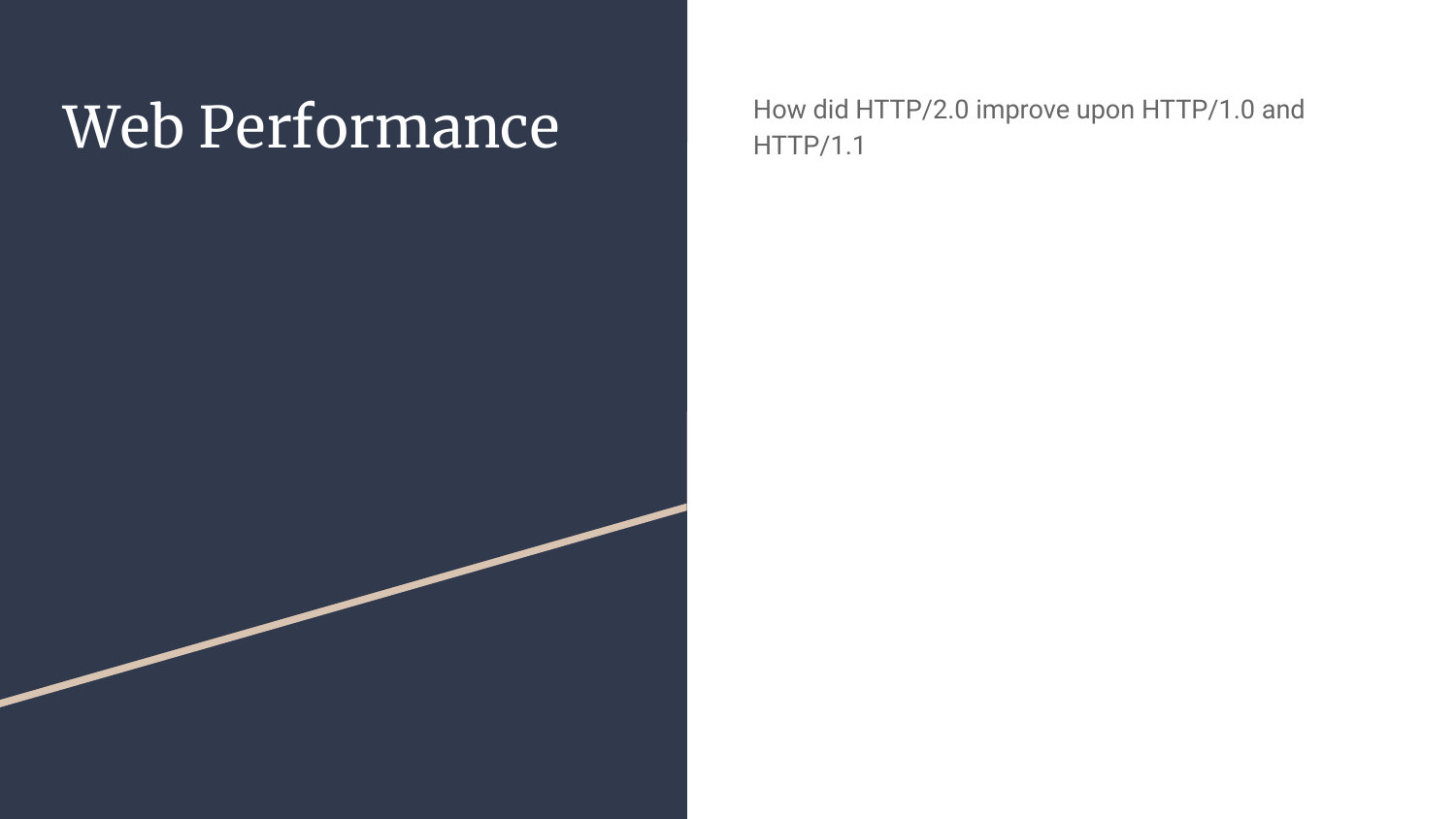Web Performance How did HTTP/2.0 improve upon HTTP/1.0 and HTTP/1.1

- Stream Multiplexing (multiple HTTP connections concurrently in a single TCP flow)
- Header Compression
- Server Push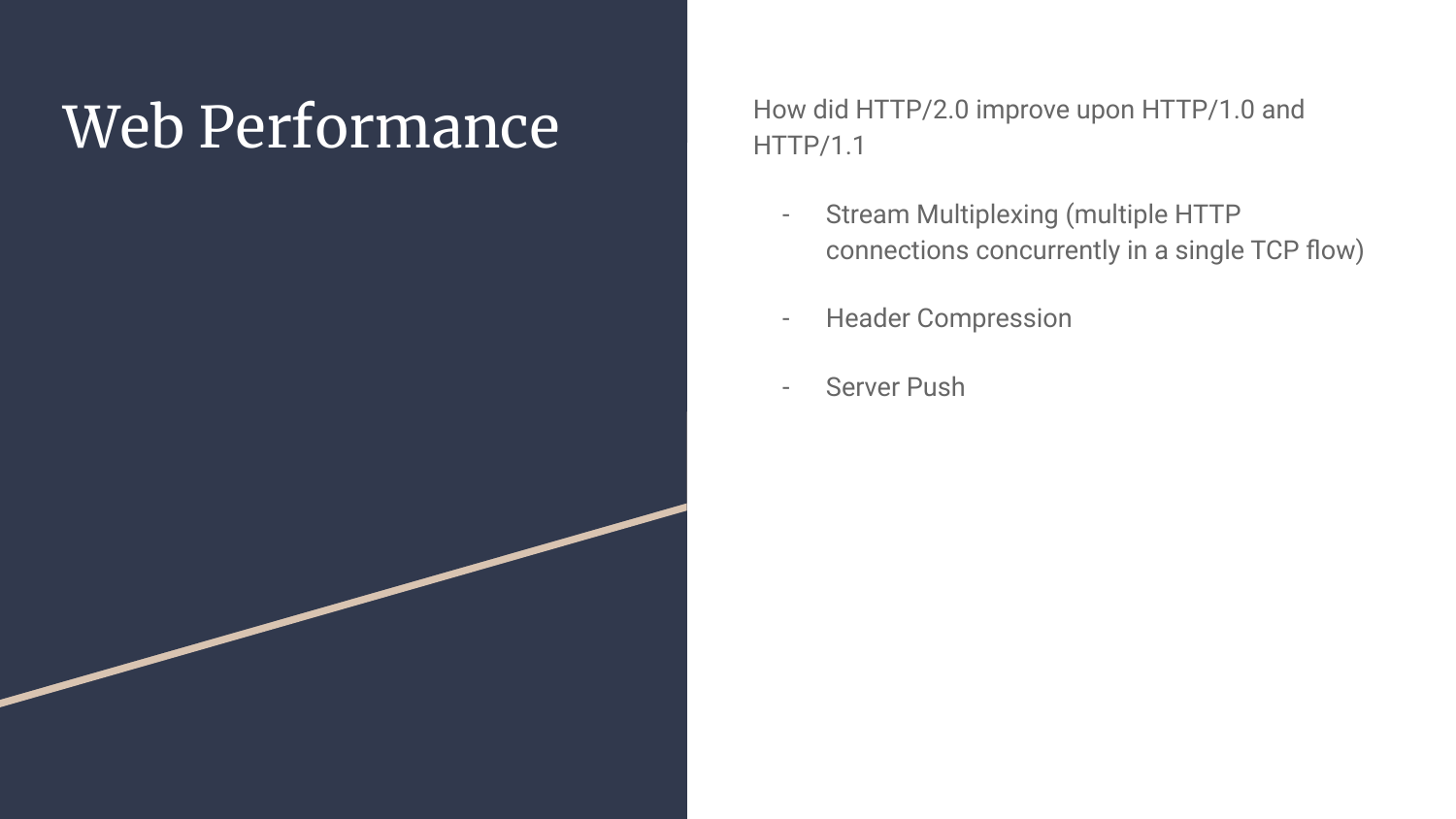Web Performance How is stream multiplexing different from opening multiple TCP connections?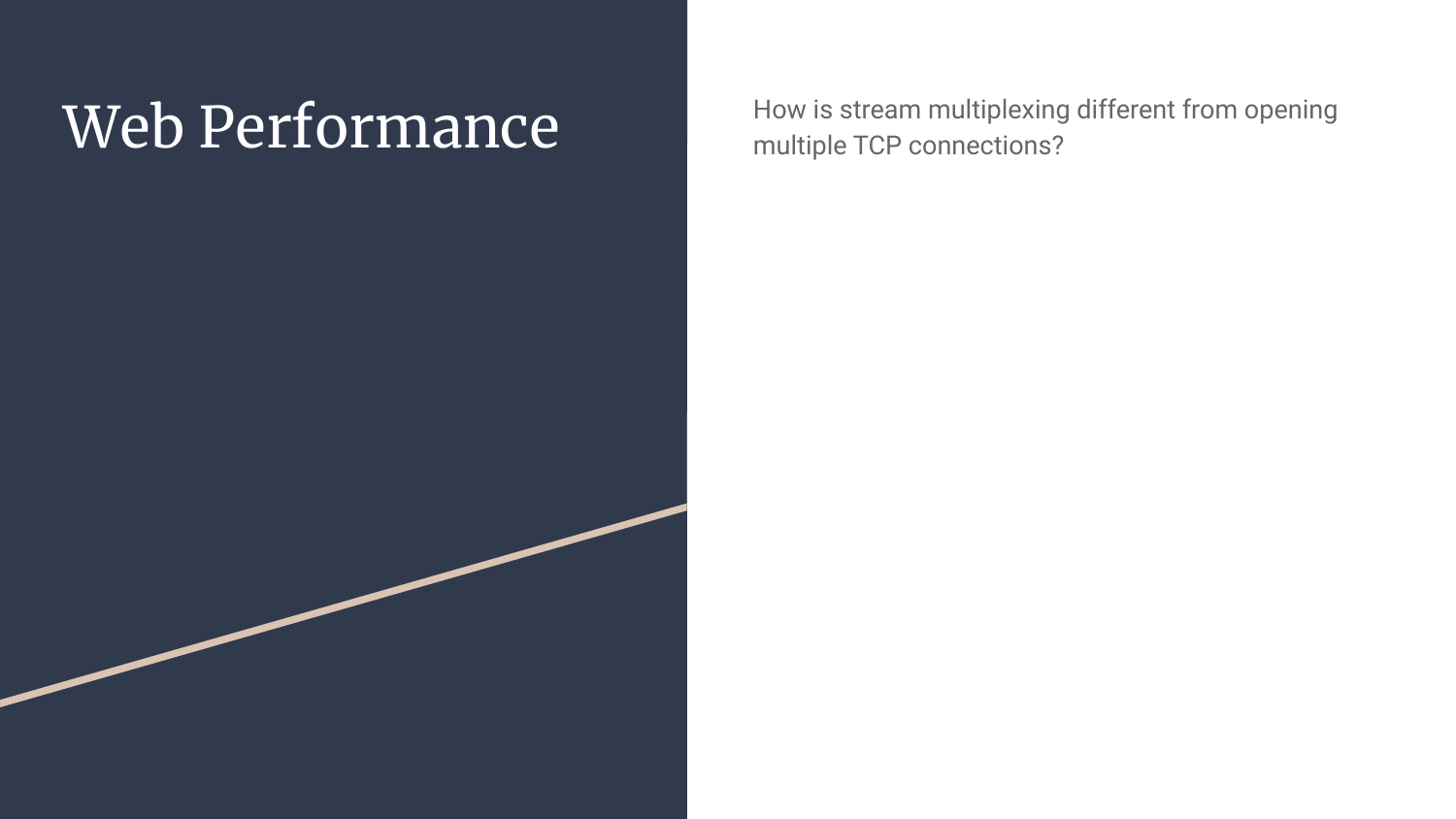Web Performance<br>
How is stream multiplexing different from opening multiple TCP connections?

> If all HTTP connections are multiplexed into a single TCP flow, load balancing is more effective and you are less prone to congestion

You still retain the benefit of avoiding head-of-line blocking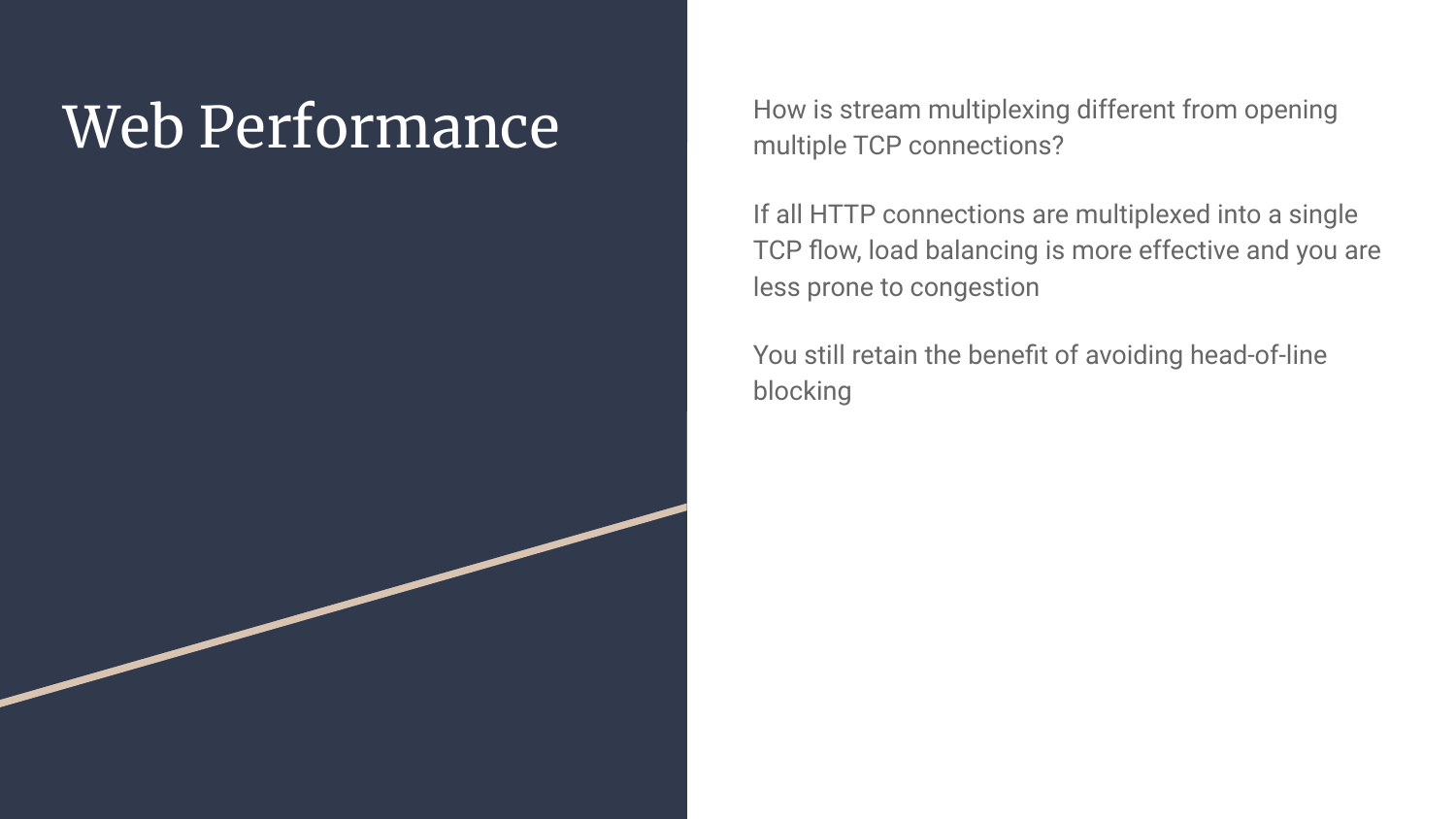$\overline{\text{Web}}\text{ Performance}^{\text{In what cases might server push fail to give a}$ substantial performance improvement?